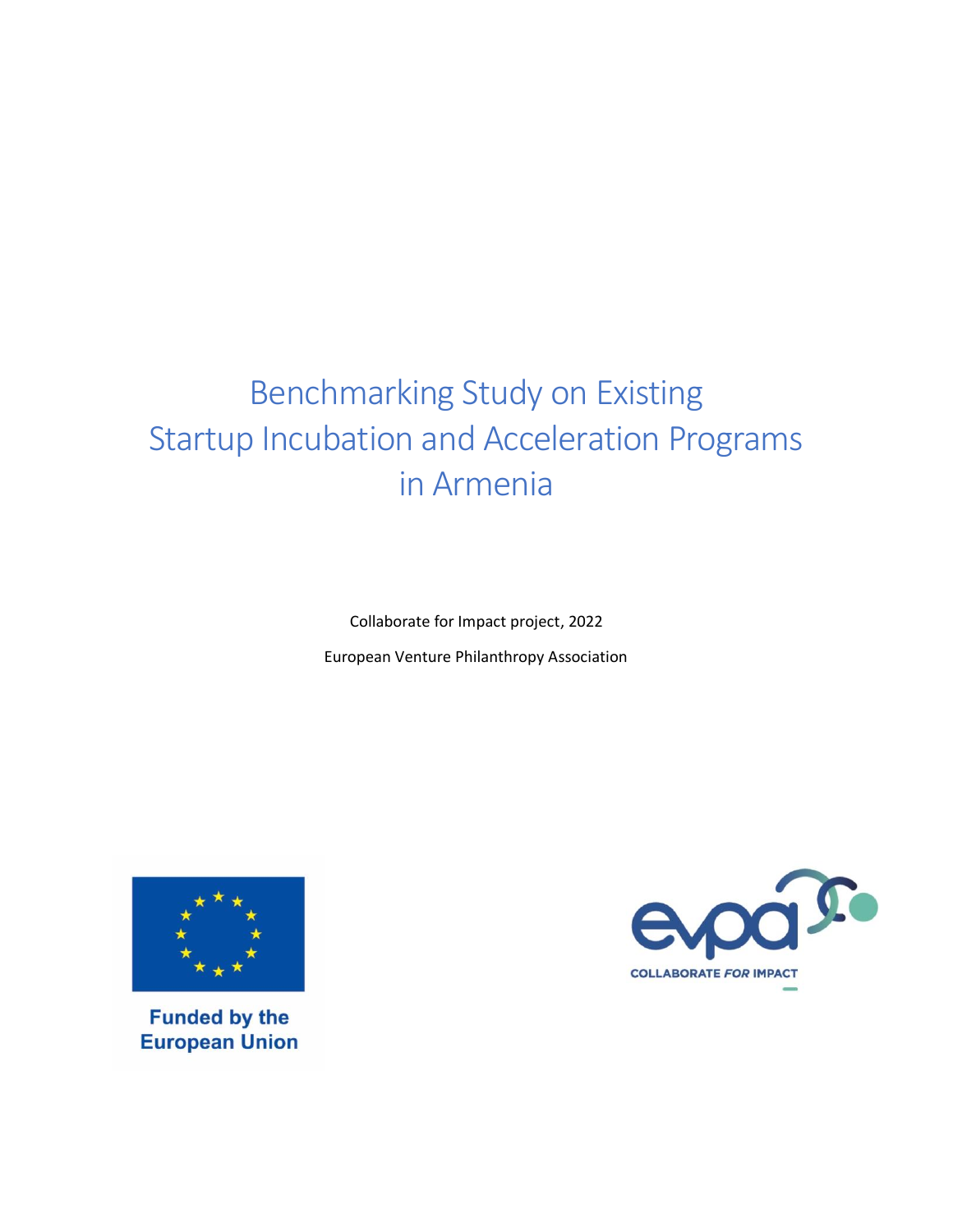# **Contents**

| 1.                                                                         |                                                                                    |  |  |  |  |  |
|----------------------------------------------------------------------------|------------------------------------------------------------------------------------|--|--|--|--|--|
| 2.                                                                         |                                                                                    |  |  |  |  |  |
| 3.                                                                         |                                                                                    |  |  |  |  |  |
| 4.                                                                         |                                                                                    |  |  |  |  |  |
|                                                                            |                                                                                    |  |  |  |  |  |
|                                                                            |                                                                                    |  |  |  |  |  |
|                                                                            |                                                                                    |  |  |  |  |  |
| 5.                                                                         |                                                                                    |  |  |  |  |  |
|                                                                            |                                                                                    |  |  |  |  |  |
|                                                                            |                                                                                    |  |  |  |  |  |
|                                                                            |                                                                                    |  |  |  |  |  |
|                                                                            |                                                                                    |  |  |  |  |  |
| Appendix 1 - Summary of interviewed incubation and acceleration programs24 |                                                                                    |  |  |  |  |  |
|                                                                            |                                                                                    |  |  |  |  |  |
|                                                                            |                                                                                    |  |  |  |  |  |
|                                                                            | Appendix 4 - Combined list of recommendations for Collaborate for Impact project26 |  |  |  |  |  |

\*This Benchmarking study on existing startup incubation and acceleration programs in Armenia was produced with the financial support of the European Union. Its contents are the sole responsibility of EVPA and do not necessarily reflect the views of the European Union.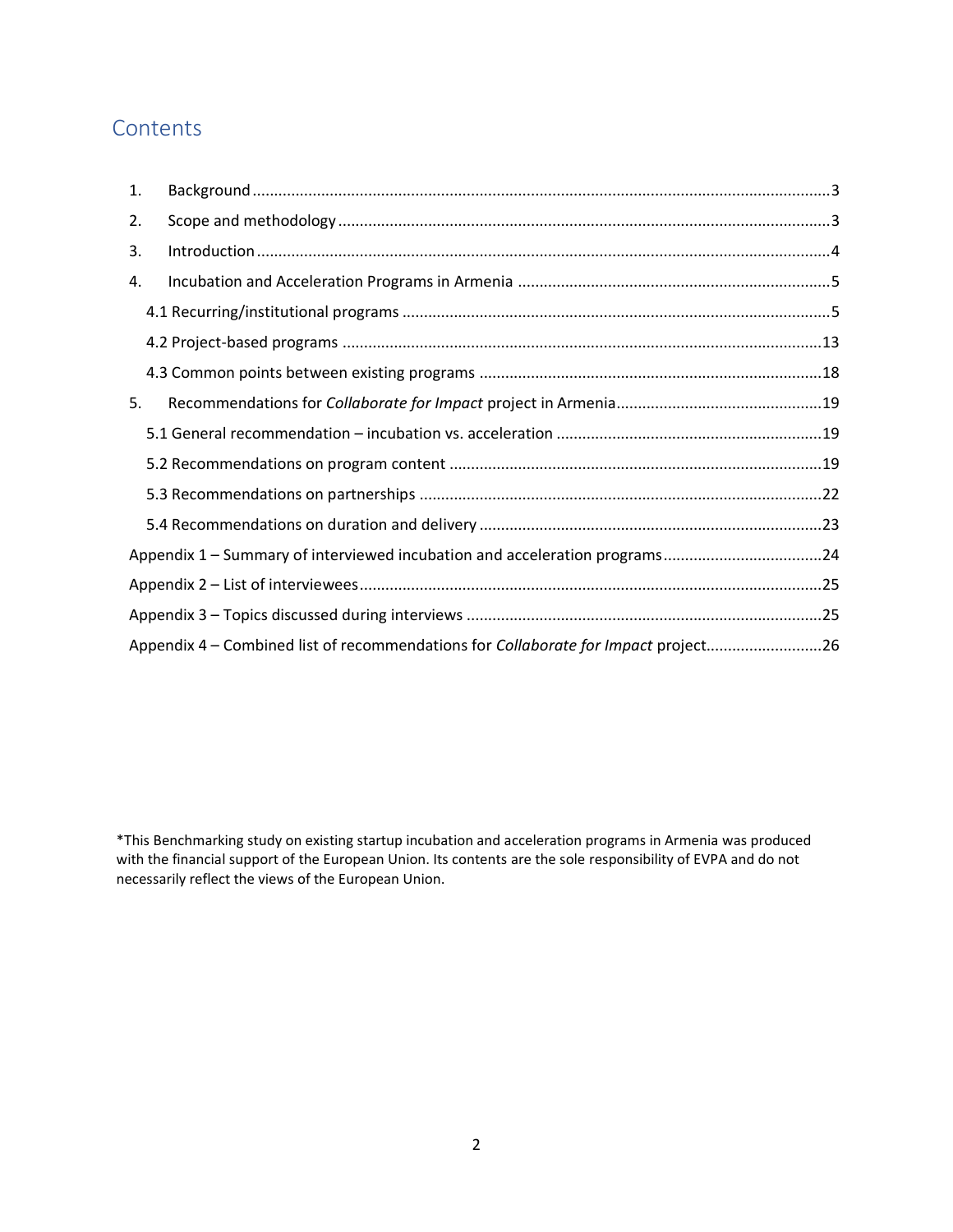# <span id="page-2-0"></span>1. Background

This benchmarking analysis of the incubation and acceleration programs in Armenia has been conducted as part of the project titled "Collaborate for Impact: Development of Social Entrepreneurship and Social Investments towards Economic and Social Cohesion in the Eastern Partnership and Russia", funded by the European Union. Implementation of the project, planned from 2020 to 2025 is being led by the European Venture Philanthropy Association (EVPA), in collaboration with partner organizations in the region's countries: Armenia, Azerbaijan, Belarus, Georgia, Moldova, Ukraine and Russia. The project partner for Armenia, which is the focus of this analysis, is Impact Hub Yerevan.

The project activities in Armenia include the development of an incubation or acceleration program as well as a venture philanthropy fund. These would serve to support the existing social entrepreneurship ecosystem in the country and are expected to remain operational beyond the date of the project's scheduled closure in 2025.

This benchmarking analysis provides an overview of relevant incubation and acceleration programs that are ongoing in Armenia, including but not limited to those that work with social enterprises or businesses with impact. The objective of this is to provide EVPA and Impact Hub Yerevan with a better understanding on how to have the most impact on the social entrepreneurship ecosystem in the country through the Collaborate for Impact project. More specifically, the analysis will provide insights on whether the current gaps in the ecosystem suggest a greater need for social enterprise incubation or acceleration, as well as provide some recommendations on what to consider when developing the program.

# <span id="page-2-1"></span>2. Scope and methodology

This document was developed through desk research involving two main documents (see *Introduction*) and interviews with ten organizations and one independent expert (see *Appendix 2* for a list of the interviewees). The document was prepared in January 2022.

While the activities of the Collaborate for Impact project (including the planned incubator/accelerator in Armenia) are focused on social entrepreneurship, this analysis has not limited itself to that sector. Interviewees included organizations that were running incubation or acceleration projects for commercial businesses as well. However, inputs were not sought from incubators or accelerators that worked purely with informational technology (IT) companies, because many elements of how incubation and acceleration are carried out in the technology sector are not relevant to the purpose of this analysis. Additionally, there have been incubation projects that existed in Armenia in the past but are no longer operational. This analysis has only focused on incubators or accelerators that are currently implementing their activities in Armenia. Thus, the scope of gathered data has been limited to currently ongoing, nontech small business incubators and accelerators, including, but not limited to, social enterprises.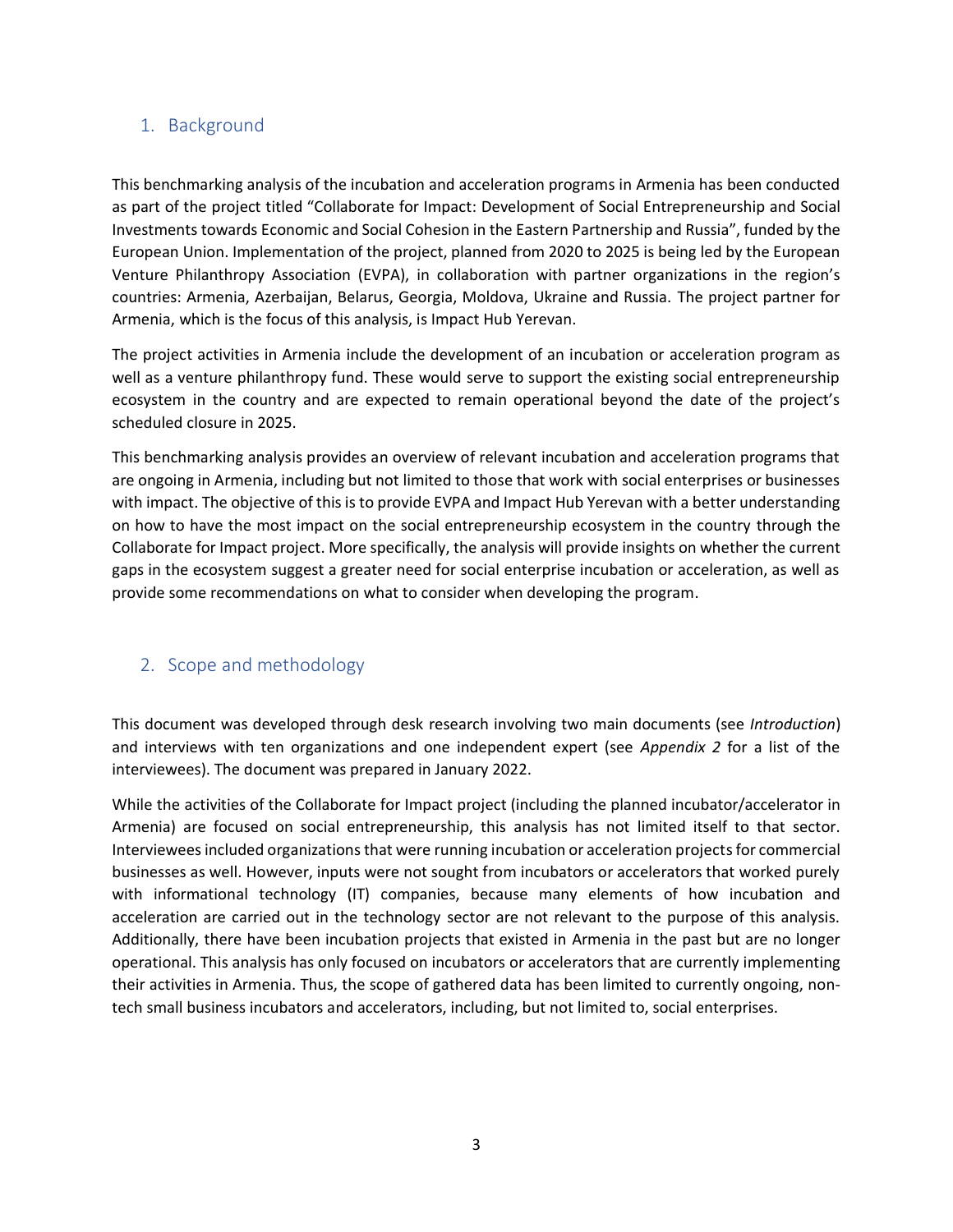# <span id="page-3-0"></span>3. Introduction

This section aims to lay the foundation for the analysis of existing incubation and acceleration programs in Armenia as well as for the recommendations that are presented at the end of this document.

The first point that must be clarified for anyone reading this document is the difference between **incubation** and **acceleration**. These two terms are sometimes used inconsistently, and it is important to define their meaning within the scope of this analysis. Based on the report titled *[Enablers of Impact](https://evpa.eu.com/knowledge-centre/publications/enablers-of-impact)*, published by EVPA and MAZE in March 2020, the difference between the two terms lies in how they are positioned according to:

1) the type of support they provide and

2) the maturity of the organizations with whom they work.

*Incubators* work with less mature organizations and provide more non-financial support, with perhaps an opportunity for seed funding for some graduates of the program.

*Accelerators* work with more mature organizations and focus both on financial and non-financial support.

The *Enablers of Impact* report also distinguishes another category – **investment readiness programs**. These are considered very similar to accelerators, with the key difference that the main focus is on ensuring repayable forms of finance at the end of the program.

Within the scope of this analysis, we will distinguish only between incubators and accelerators, with "investment readiness" considered to be a part of acceleration, though not the exclusive focus.

According to research cited in *[Startup Accelerator Programmes: A Practice Guide](https://www.nesta.org.uk/toolkit/startup-accelerator-programmes-a-practice-guide/)*, published by NESTA in 2014, most accelerators share the following characteristics:

- An application process that is open to all, yet highly competitive
- Provision of investment (around 10,000-50,000 GBP), usually in exchange for equity
- A focus on small teams, not individual founders
- Time-limited support, usually between three to six months, comprising programmed events and intensive mentoring.
- Cohorts or "classes" of startups, rather than individual companies.

The publication goes on to clarify that accelerator programs are *not* the same thing as angel networks, business competitions, coworking spaces, entrepreneurship courses, hackathons, maker/hacker spaces, mentoring schemes, seed funds, or social venture academies.

In simpler terms, incubators focus more on individual entrepreneurs and take them from the idea stage to the ready-for-market stage. Most incubator residents are not already selling their products or services on the market and use the incubation program to get a good understanding of where to begin. Acceleration programs, on the other hand, focus on taking an operational enterprise from a certain level of revenue (and impact, in case of social enterprises) to a higher level – scaling up both the business and the impact of the company.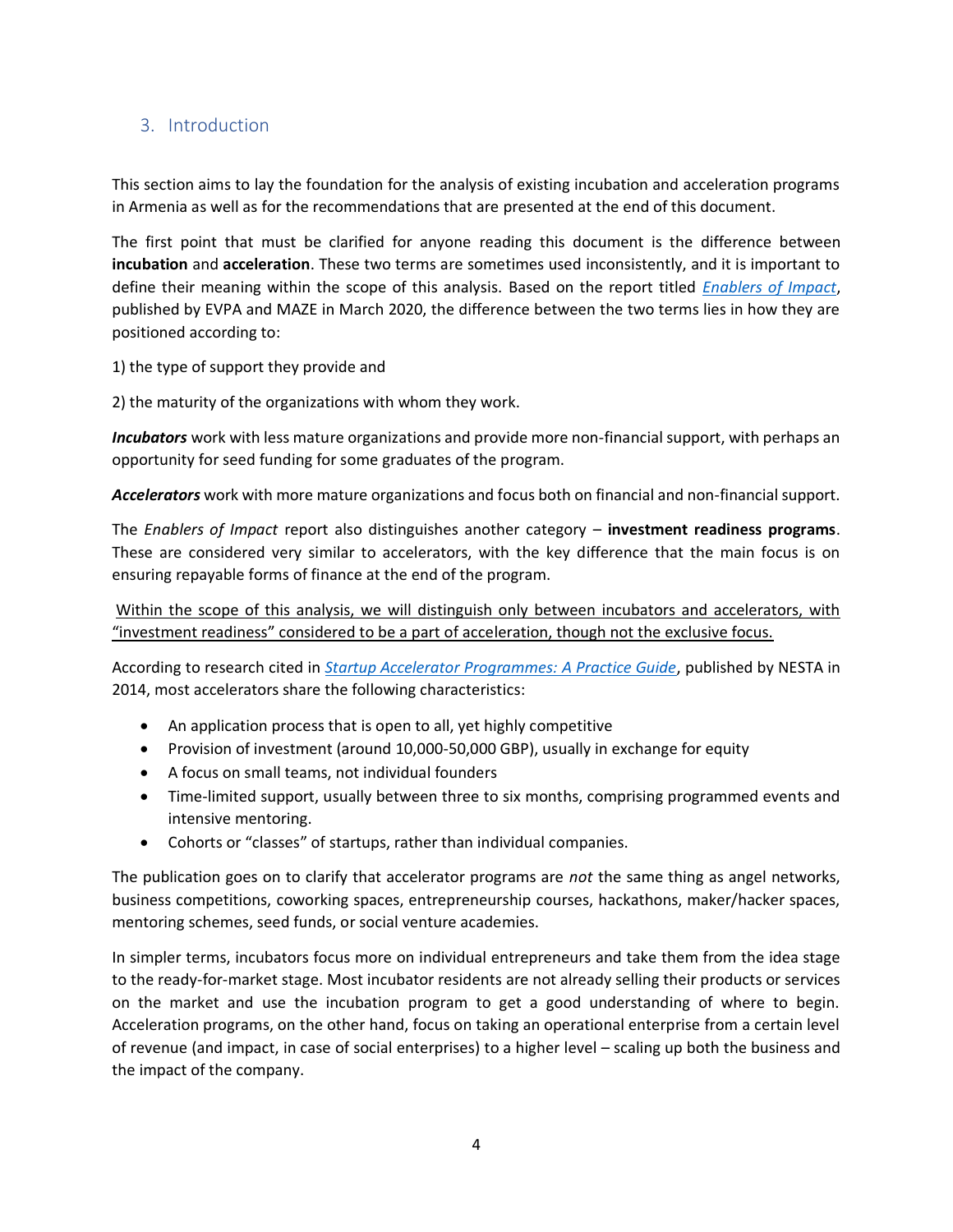# <span id="page-4-0"></span>4. Incubation and Acceleration Programs in Armenia

This section outlines each of the organizations interviewed in Armenia and provides an overview of the incubation or acceleration program they are implementing. The differences and similarities between these programs are then summarized in a table in Appendix 1.

In general, the programs considered were of two kinds – they were either *recurring/institutional*  **incubation or acceleration programs** that had a dedicated budget, or they were *project-based* **programs** that served as the component to a larger, time-bound initiative.

For example, the Women's Entrepreneurship program run by the Armenian General Benevolent Union (AGBU), the Entrepreneurship and Product Innovation Center (EPIC) at the American University of Armenia (AUA), and the Zartir and ACBA fellowships at Impact Hub Yerevan are recurring or institutional programs. They have been implemented for several years and there is no set end date after which they will stop accepting new cohorts. In contrast, the incubation and accelerations programs implemented by Development Principles and Green Lane, were time-bound and scheduled to close in 2022, since both were part of separate EU4Youth programs that are drawing to a close – Social Entrepreneurship in Armenia and Georgia (SEAG) and Social Entrepreneurship Ecosystem Development (SEED) respectively.

The next few sub-sections will describe these incubation and acceleration programs in greater detail.

# <span id="page-4-1"></span>4.1 Recurring/institutional programs

# *[Women's Entrepreneurship \(W.E.\) Program \(AGBU\)](https://www.agbugiving.org/we/)*

#### **Participant profile**

This program was launched in 2017 and focuses on empowering women to found and successfully run businesses across the country. Since the launch of the program, more than 100 women have participated. The only requirement for participation is that the applicant is an adult woman living anywhere in Armenia with either:

a) a business idea, in which case they may be included in the "startup" segment of the program, or

b) a functional business, in which case they are considered for the "scale-up" segment.

The age range of participants is quite broad, with several participants also beyond the age of 60 years. The program covers the whole of the country and half the participants from recent cohorts are from outside the capital.

"Startups" usually participate as individuals and only register their businesses at the end of the incubation program. "Scale-ups" are usually represented by an individual but may also involve other team members and may or may not be legally registered. In both cases, the AGBU program encourages official registration of the business, and this is a pre-requisite to be considered for the financial support being offered.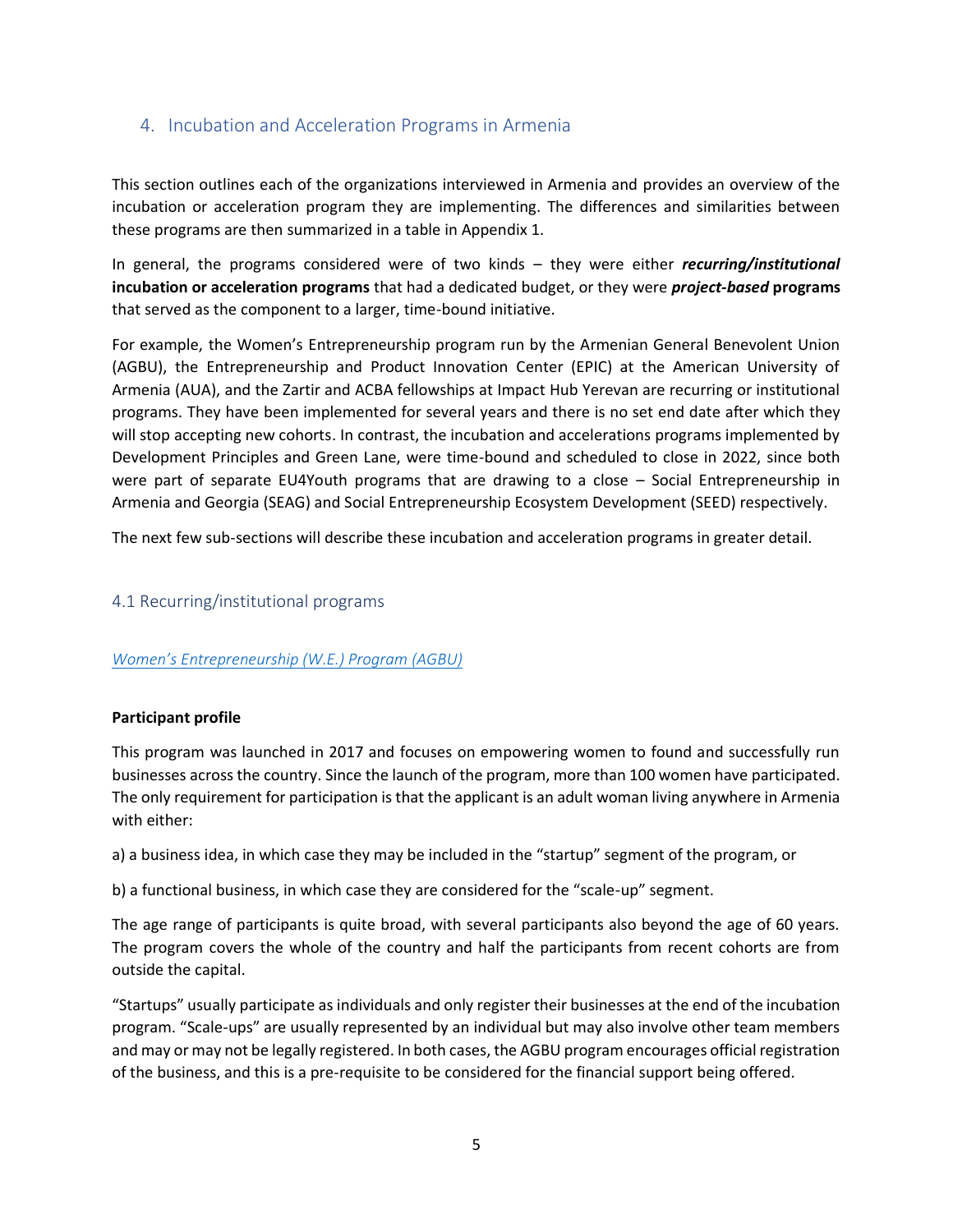#### **Program duration and content**

The program for both "startups" and "scale-ups" is 6 months, with the educational content consisting of 3 months and differing between the two groups only in their depth, not much in the topics covered. Both groups cover topics like the business model canvas, business strategy, market positioning, and so on. But the "scale-ups" receive more in-depth content on topics such as financial management, human resource management, etc.

After the educational content has been delivered, the remaining 3 months is used to deliver mentoring and expert support to the participants. Mentors consist of individuals involved in another program by the same organization, called the AGBU Mentoring Program, which brings experienced Diaspora Armenians in contact with the entrepreneurs. Mentor-entrepreneur matching takes place with a consideration for the entrepreneur's needs, but is limited to the AGBU Diaspora pool. Additionally, the program may bring experts to help the entrepreneurs on technical/specific topics, e.g., chocolate making for an entrepreneur who makes and sells chocolate.

Other non-financial support also includes opportunities for networking, although this is mostly limited to contact between the participants themselves as well as alumnae of previous cohorts. There are some cases of meetings with local businesses but the main purpose of these is for inspiration, rather than business-to-business partnerships. The AGBU team also informs participants of external opportunities that may be of interest, such as business expos. In some cases, AGBU shares costs for participation in expos, but the entrepreneur must then calculate the return on investment from that participation.

#### **Financial support**

Participants receive "grades" during the incubation program and are invited to pitch their businesses at the end of the 6-month period. Based on their pitches and grades, the top three "startups" and "scaleups" are provided with a cash prize. Startups get up to 2 million AMD (around 3,660 EUR), while the prizes for scale-ups go up to 2.4 million AMD (around 4,390 EUR).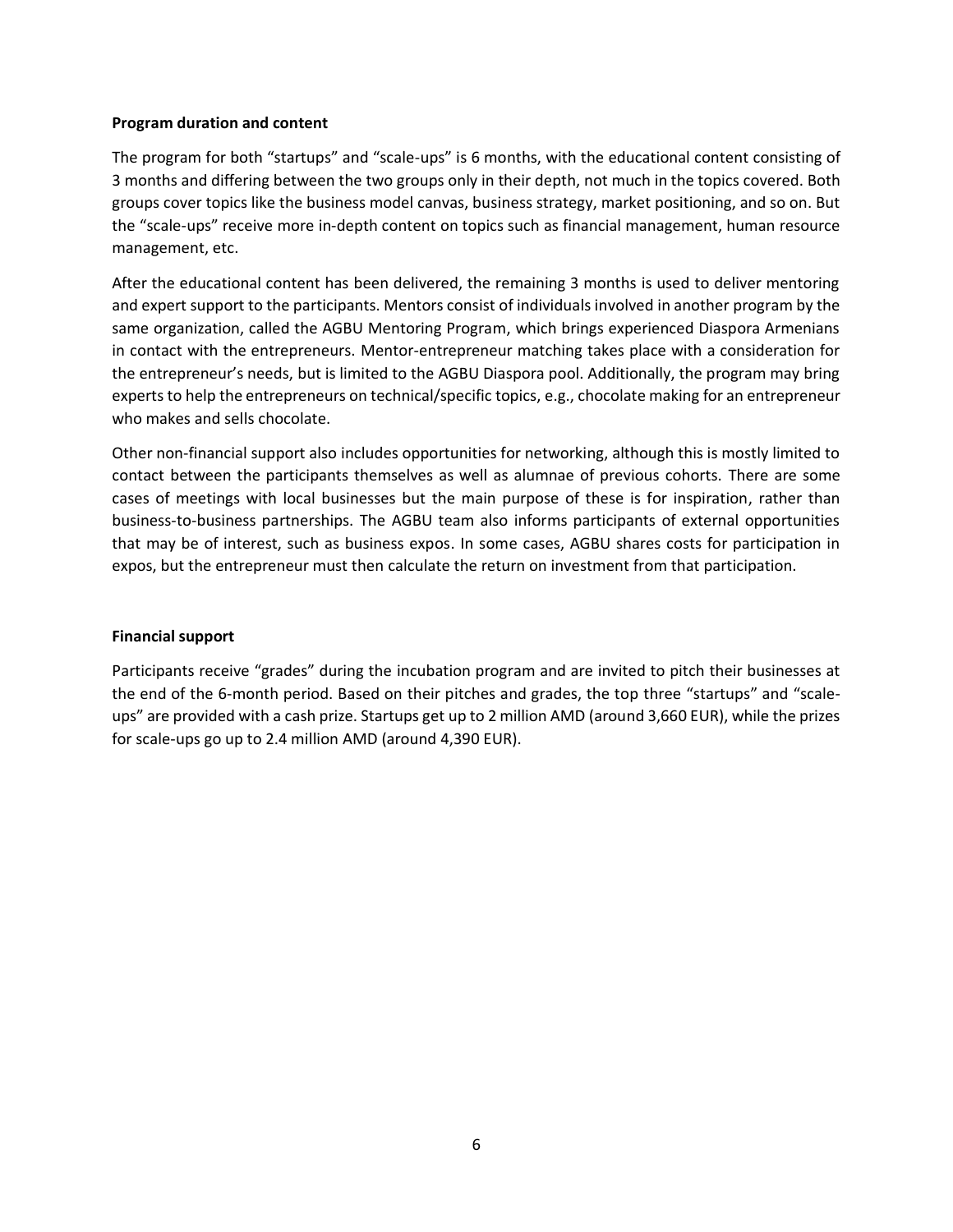EPIC was launched in 2017 within the American University of Armenia (AUA). With program delivery two times a year, nine cohorts have completed the program since its launch, which translates to more than 180 entrepreneurs and 72 startups.

Until 2020, EPIC only accepted applications that included either an AUA student or graduate in the team. The criteria are broader now and anyone can apply. However, EPIC is different from all other such programs in Armenia in that it is run only in English. This, in itself, means that its pool of applicants is relatively small compared to some of the other programs, and their residents and graduates are not fully representative of the whole country.

Applicants join as teams with a startup idea. In most cases, this is something they are doing as a side interest, most applicants are either employed or full-time students.

#### **Program duration and content**

The program duration is 15 weeks and consists of both instructor-led sessions as well as workshops. Participants are invited to "fireside chats" where they connect with each other and share their own experiences as entrepreneurs. There are also "entrepreneurship hack nights" when successful entrepreneurs from outside the program present their own stories for inspiration. Additionally, successful entrepreneurs are also involved in a program component called "hard talk", where they challenge the ideas presented by the startups or their plans to implement them.

Early in the program, each team is provided with two mentors. Mentors are selected such that they are strong in a weak area of the team, e.g., a team of engineers is given a mentor strong on the business side. Mentors are selected through a mentor-matching event where the entrepreneurs and potential mentors meet and the EPIC team matches them based on preferences on both sides. Besides mentors, there is also a broad pool of experts that can provide short-term support for the startups on specific topics.

The program content focuses on teambuilding, developing an entrepreneurial mindset, and prototyping their business ideas. The aim is to get the entrepreneurs to idea validation.

Non-financial support at EPIC also includes access to the University's Prototyping Laboratory (with engineering equipment, for hardware startups) and Legal Clinic (offering pro bono legal support given by AUA alumni).

#### **Financial support**

Every summer, EPIC residents are considered for two available prizes – the Pre-Seed Award and the Innovator Award. The former ranges from 2000-3000 USD, while the latter is for 1000-2000 USD. Since 2017, 18 startups in total have received one of these two awards.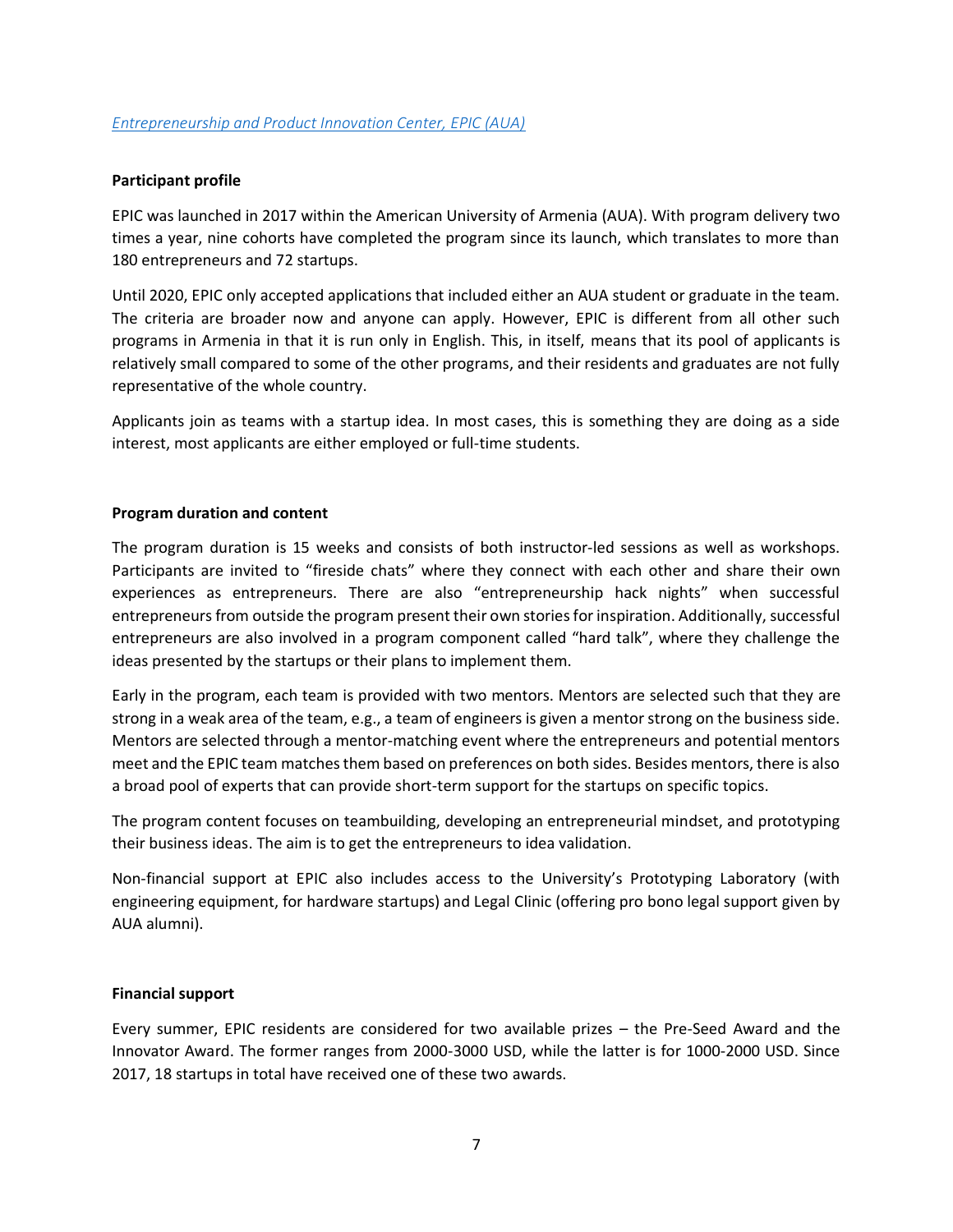These are two fellowship programs that were founded within one year of each other at Impact Hub Yerevan and are similar in many respects.

The ACBA Fellowship Program was founded in collaboration with ACBA Federation (majority shareholder of ACBA-Credit Agricole Bank Armenia) and has been running since 2017, i.e., five rounds of incubation. It focuses on startups that have business ideas mostly related to agricultural development, with some also on waste management. Around 50 teams have completed this fellowship program since its inception.

The Zartir Fellowship Program is supported by the Whitt Family Foundation and has been running since 2018, i.e., four rounds of incubation. It focuses on individuals and startups that have ideas related to solving social problems in the country (and may also include non-profit, non-business initiatives). There have been around 40 graduates from this program since it was launched.

#### **Program duration and content**

The fellowship programs at Impact Hub Yerevan are not classic incubation or acceleration programs in the sense that there are much more loosely and flexibly planned. The programs last 1 year and are, essentially, a sponsored opportunity to avail of all Impact Hub resources (co-working space, events, etc.) during that period. There are a few workshops focusing on topics like marketing, social media marketing, idea validation, financial management, proposal writing etc. but the fellowship process does not take the participant through a path of business modeling or idea validation like most other incubators. Participants are encouraged to map their own paths and use the Hub as a resource to achieve their goals. For example, a total of 13 workshops were organized within the fellowship programs in 2021. There are one-on-one meetings every 2 or 3 months to chart the progress of the participant and see what they need.

The fellowships are open to anyone – individuals, NGOs, and registered businesses.

Non-financial support includes opportunities for networking, such as gatherings with other alumni from the same program or general events at Impact Hub Yerevan. Mentorship is extremely limited – 2 hours for the whole duration of the ACBA Fellowship Program; no mentorship for the Zartir Fellowship Program. While mentorship embedded into the program is limited, the participants have potential access to everyone at Impact Hub Yerevan (including members located within and beyond Armenia), which can be arranged upon request. But the initiative for this must come from the participants.

#### **Financial support**

Since their launch, there has not been any financial support planned as part of the fellowships. In 2022, an award opportunity was added for the first time for ACBA fellows – one participant will receive 2000 USD. While Zartir fellows do not have the opportunity to compete for financial awards, the Whitt Family Foundation follows their progress and, on more than one occasion, has offered financial support to fellows that they considered to have high potential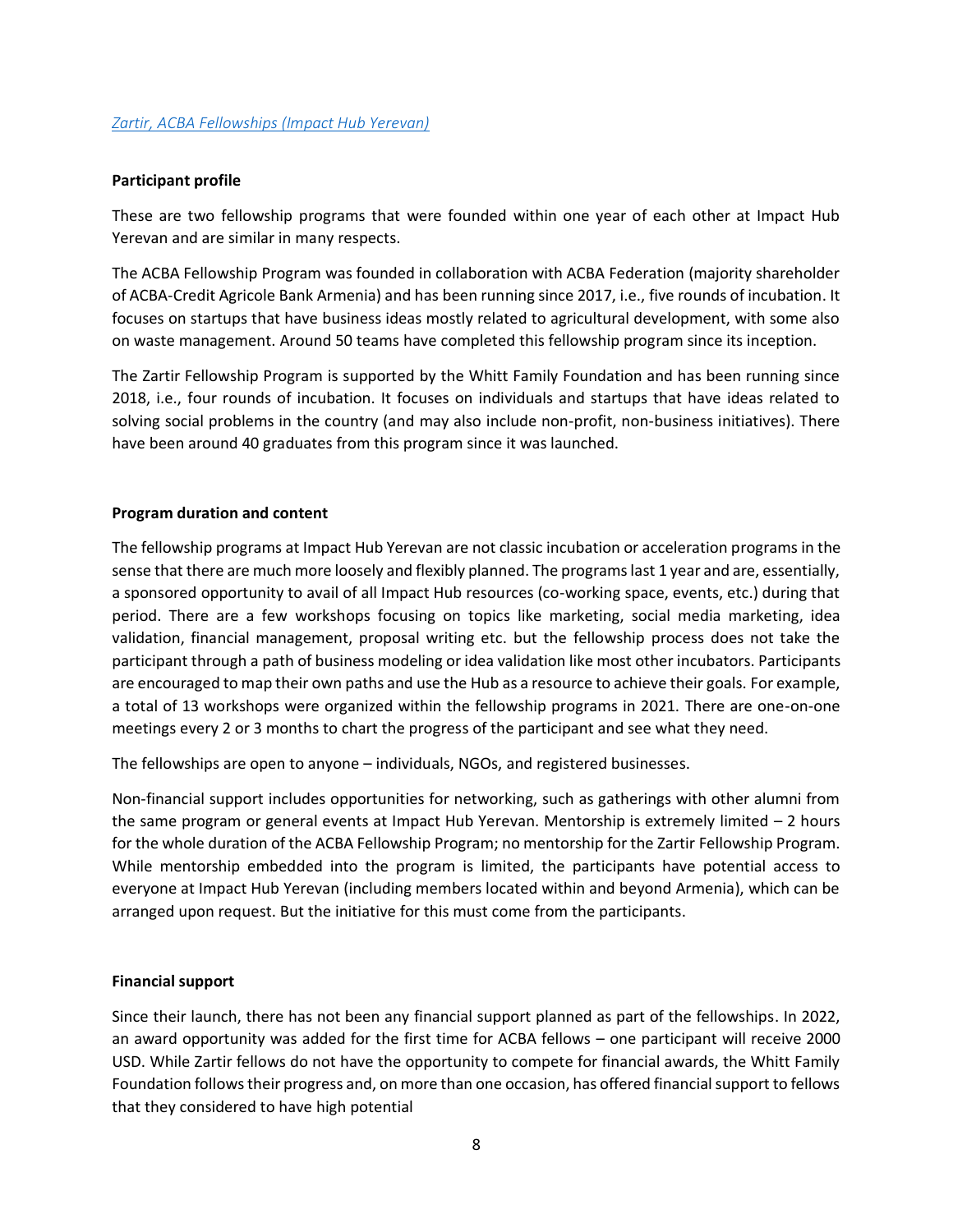This is a program that has been functioning for three years as a partnership between Prague Civil Society Centre and Impact Hub Yerevan. In May 2019, Prague Civil Society Centre offered grants to civil society organizations that wanted to launch social enterprises to secure financial sustainability for their core activities. However, the quality of applications received was not satisfactory and so the organization turned to Impact Hub Yerevan to design and deliver a program that would "incubate" those ideas and allow the civil society organizations to submit higher-quality applications.

Sustainability through Social Entrepreneurship has involved more than 45 social enterprises over the three years (2019-2021) that it has run so far. Participants are registered civil society organizations (mostly NGOs) that are represented during the program by up to two people. The participant organizations come from all over the country and their experience covers a broad range of topics as well as years of existence.

Each applicant organization comes with an idea for a social enterprise. In some cases, the organizations already have existing social enterprises, or a product/service prototype, but most of them are at the idea stage.

#### **Program duration and content**

The incubation program lasts for around 8 weeks with 4-5 weeks of workshops, followed by 3-4 weeks of mentorship and application writing. The workshops cover topics such as impact modeling, basic business strategy, the business model canvas, and financial management. After the workshops have been delivered, each participating team is matched with a mentor (each mentor supports 2-4 teams), who helps them submit a full application to the Prague Civil Society Centre. The applications are considered for grants, but there have been cases that a participating team has gone on to implement the social enterprise idea even after failing to get the grant.

There are no non-financial support elements in this program except for the educational content provided and mentoring. In the three iterations that have been delivered so far, there have not been any additional networking opportunities or any other components designed into the program.

#### **Financial support**

Every year, several of the participating teams get a grant of up 15,000 EUR to implement their social entrepreneurship ideas. The number of funded teams is not decided in advance, and the budgets are sometimes negotiated and reduced if the Prague Civil Society Centre evaluation committee recommends this. In total, more than 10 civil society organizations have received funding through this program so far.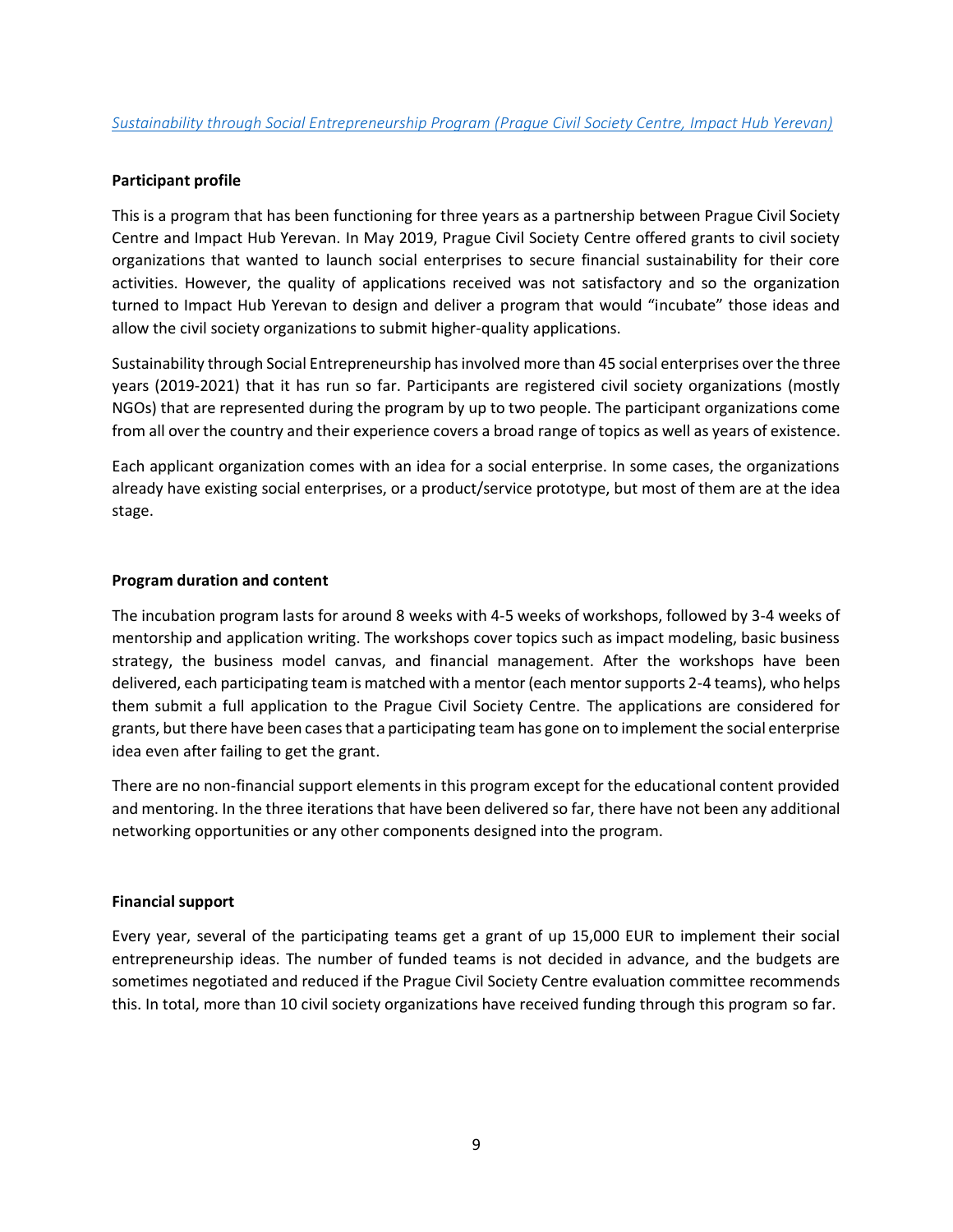#### *School of Social Entrepreneurs*

#### **Participant profile**

The School of Social Entrepreneurs was founded in 2018 and by an individual, Gohar Mkoyan, who is an instructor at the Armenian State Pedagogical University. During its first year, it was a series of free lectures at the University, after which it was developed as a separate program that had no relationship with the University.

The School of Social Entrepreneurs is different from all the other programs mentioned in this document in that it is a *paid* program, i.e., it is not free for participants. There are a few discounts or scholarships, such as for individuals with disabilities.

In 2019, 60 people participated in the program, each paying a fee of 47,000 AMD (around 86 EUR). In 2020, the fee was increased to 180,000 AMD (around 329 EUR) and 46 people were enrolled. Once the COVID-19 pandemic broke out and the sessions moved online, the fee was discounted to 120,000 AMD (around 219 EUR). In 2021, the fee was increased further to 300,000 AMD (around 548 EUR); 40 people were enrolled and 30 completed the program. The expected fee for the 2022 cohort will be 349,000 AMD (638 EUR). Flexible payment solutions are offered, such as paying in instalments.

The criteria for participants are quite flexible – adults from anywhere in Armenia can apply. They usually have a business idea or a social problem in mind, but even this is not a pre-requisite.

#### **Program duration and content**

The program is delivered over a period of 3.5-4 months. Topics include business idea generation, the business model canvas, marketing, business ethics, communication skills, entrepreneurial mindset, business culture, and finance. While the name of the program suggests that it is focused on social entrepreneurship, the founder admits that only around one-third of the businesses that have been created fit this profile. Overall, around 30 businesses have come out of the School for Social Entrepreneurs, although at least 20 of them are not yet fully financially viable.

Other non-financial support to the participants includes mentoring and one-on-one consultations with the participants.

#### **Financial support**

The School of Social Entrepreneurs offers grants to a small number of graduates. In 2019, this consisted of a total of 500,000 AMD (around 914 EUR) but it has increased to 1 million AMD (around 1,828 EUR) in 2021. While being an incorporated legal entity is not a pre-requisite to join the program, the grant is only given to a participant once there is a registered legal entity.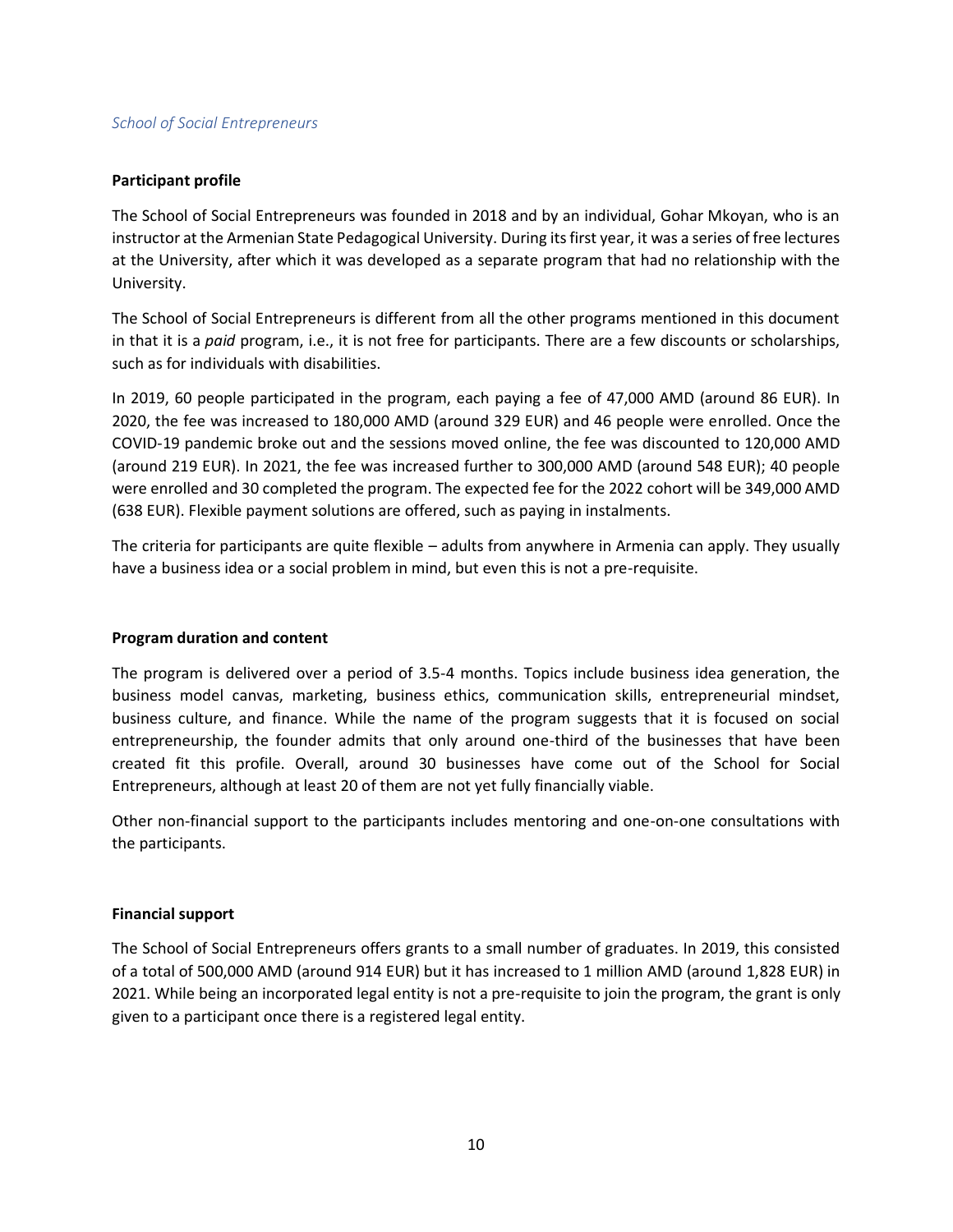ImpactAim was set up by the United Nations Development Programme (UNDP) in Armenia to support early-stage and established start-ups that address identified gaps of achieving the Sustainable Development Goals (SDGs). It was launched in 2017-18 and has run 6 accelerator programs since its inception. Most of these programs have focused on a target sustainable development goal (SDG e.g., gender equality, smart cities, etc.). Only the first iteration had a mixed cohort where each venture focused on a different SDG.

These 6 acceleration cohorts have involved more than 27 ventures. The uniqueness of the ImpactAim approach is that there is no geographical limitation. When the SDG focus of the accelerator program is announced for the given cohort, applications are accepted from all over the world. It is assumed that there might be teams in Asia or Africa that have solutions relevant to the SDG that could also be applicable in Armenia, while there is also the possibility that Armenian teams have solutions that could be applied in other parts of the world.

All applicants must be existing companies, individuals or teams cannot apply with only an idea. In most cases, the ventures offer technological solutions that address the SDG, although this is not formally a prerequisite.

In 2022, this accelerator is redefining its scope and activities. They are planning a new flagship program that will work in partnership with the Government of Armenia and will focus on the becoming an accelerator for career growth and entrepreneurship among women. The new program is currently being planned and is not expected to be rolled out before mid-2022.

#### **Program duration and content**

The duration of the program varies and can last up to 6 months. There are usually three components to the program that any cohort experiences:

1) business specific knowledge (such as product development, customer acquisition) that is delivered to all participants, but modified based on a previously conducted needs assessment,

2) impact measurement support, using a UNDP tool that verifies the SDG-alignment of the offered solution, and

3) technological review of the startup solution, which helps determine the gaps in the proposed solution, how to improve the engineering, and so on.

Importantly, ImpactAim does not have in-house delivery of the acceleration content and delivery, which is why it varies. This service has been outsourced to partner organizations such as the Foundation for Armenian Science and Technology (FAST), the Agrarian University, International Science and Technology Center (ISTC) for various cohorts.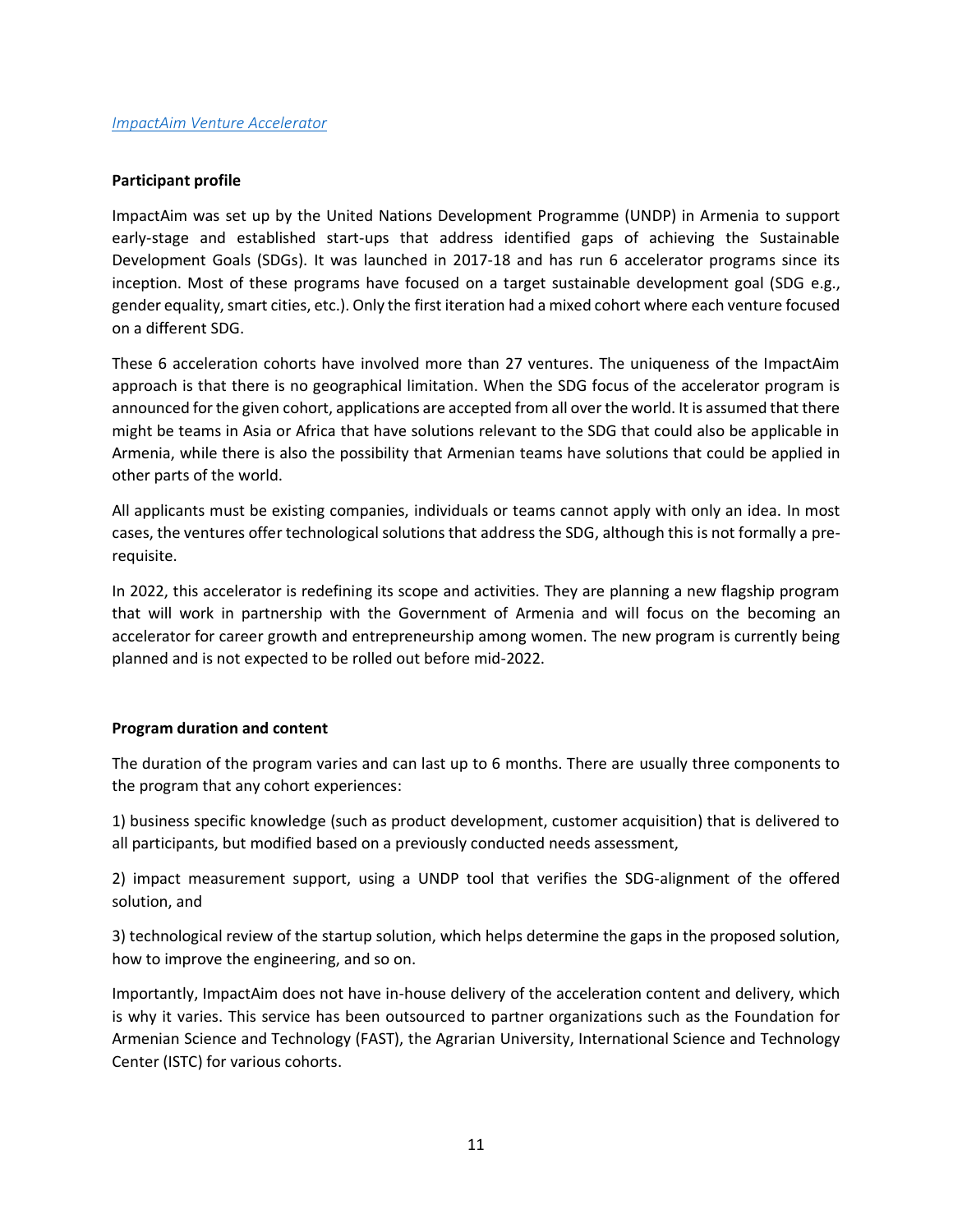The approach has varied from cohort to cohort, with non-financial support in some cases including participation in expositions and other international networking events as well as other activities aimed at securing a "soft landing" for internationalization.

In addition to these acceleration cohorts, ImpactAim also implemented other educational activities as part of its efforts to achieve SDG 5: Gender Equality. They worked with women in three different age groups (girls up to 10-12 years old, those up to 20 years old, and women above 20) to teach them basic technological skills, advanced technological skills as well as the basic of entrepreneurship. This was not considered an incubation or acceleration program by the organization, but as an additional activity.

#### **Financial support**

Participation in the ImpactAim accelerator does not assume the opportunity to compete for prize money at the end of the program. However, UNDP has a partnership with Granatus Ventures, a venture capital company in Armenia, through which a Tech4SDGs Fund was created (currently at 20 million USD, with plans to double in the coming years). Graduates of the ImpactAim accelerator are referred to Granatus Ventures, who may choose to provide them with financial support.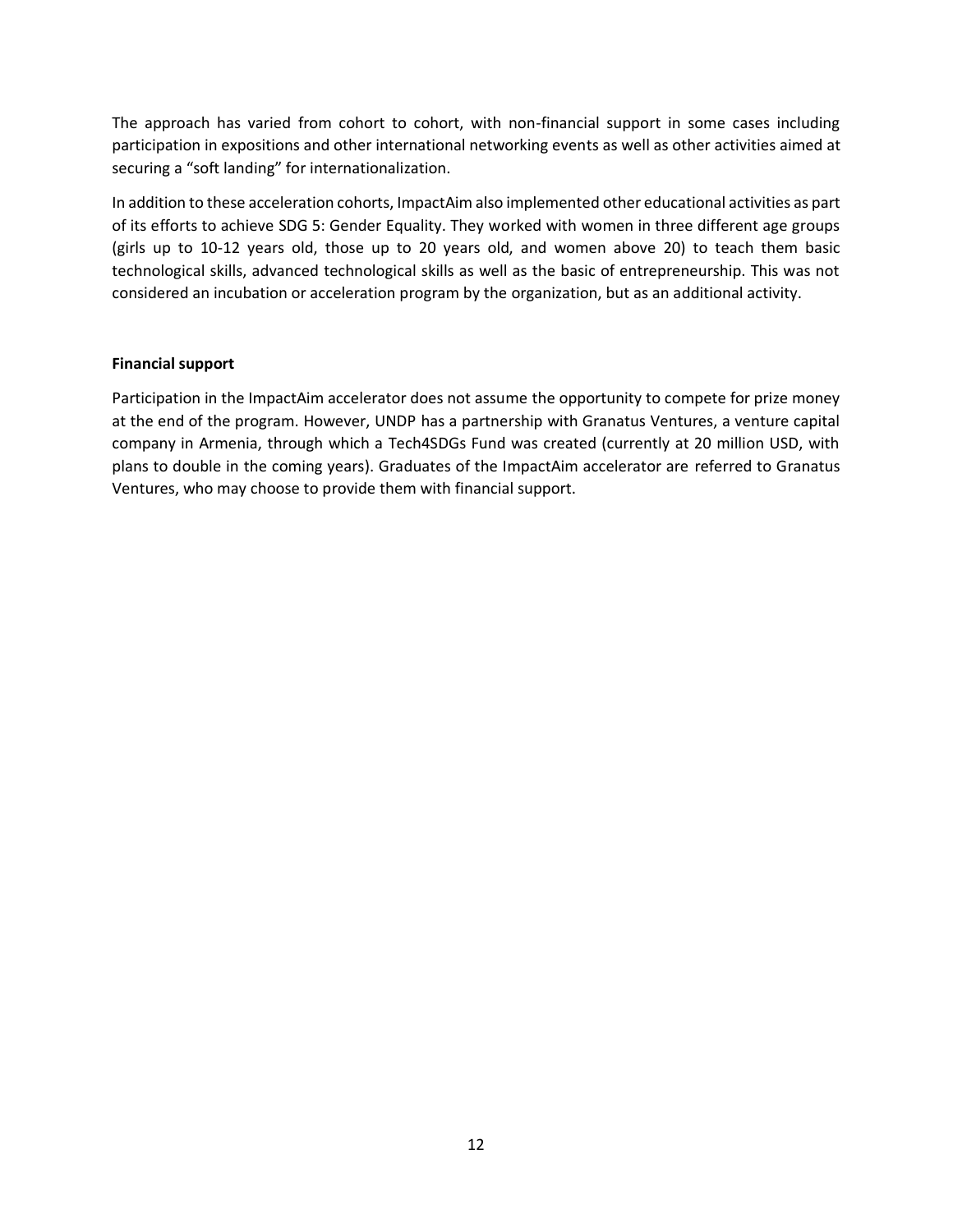# <span id="page-12-0"></span>4.2 Project-based programs

This sub-section examines the incubation or acceleration activities occurring as part of a specific project.

## *[IRIS Business Incubator](https://irisbi.am/en/)*

#### **Participant profile**

This incubator is an exception to the rest in the sense that it is not time-bound – it was founded in 2019 by Armenian Caritas NGO and the SME Cooperation Association within the framework of the *Increased Resilience of Syrian Armenians and Host Population* (IRIS) project funded by the EU Regional Trust Fund in Response to the Syrian Crisis (՛MADAD՛ Fund), Austrian Development Cooperation and Austrian Red Cross. However, after this project ends in 2022, the IRIS Business Incubator will continue operating and already has a partnership with the *EU for Increasing Migrants' Potential to Act for Development of Armenia (EU4IMPACT)* project led by the International Centre for Migration Policy Development (ICMPD). This project will last till mid-2024 and is expected to include five rounds of incubation.

When it was initially founded as part of the IRIS project, the incubator had a broad target range – any adult in the Republic of Armenia could apply, although the outreach was organized in a way to also particularly target Syrian-Armenians that had relocated to Armenia in recent years. With the ICMPD project, the target group focuses on Armenian citizens that are currently migrants abroad as well as those that have recently returned or their family members in Armenia.

There were three calls for applications as part of the IRIS project, with approximately 600 applicants each time and around 160 invited residents. Of these, the final number that would be admitted to the incubation process would be 70-80 people. Most participants were individuals, not teams. As a result of each call, three categories of participants were identified:

1) self-employed or individual-run businesses,

2) startups (consisting of slightly larger businesses, in some cases with up to 3 years of experience),

3) small businesses with more than 3 years of experience as an operational enterprise.

The third group constituted only around 10% of the total and, as admitted by the incubator team, did not really need the IRIS incubator for their development, they could have learned the same material from paid providers in the market.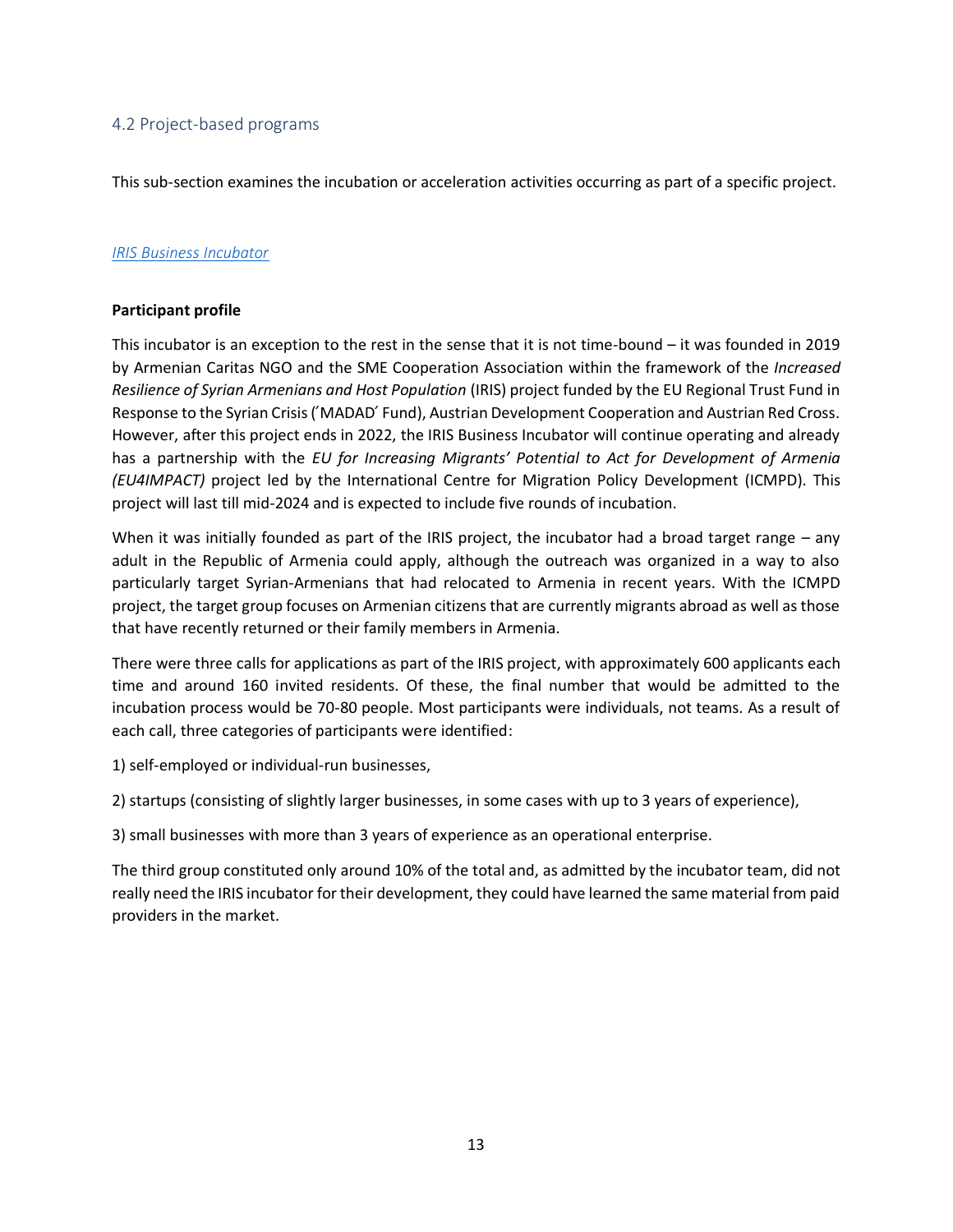#### **Program duration and content**

Delivery of the educational content was organized over a 2.5-3-month period. The content delivered to the first group above (self-employed or individual-run businesses) was different from the other two. It was much lighter on financial management and had no elements of human resource management. In all cases, educational material focused on idea validation as well as on all the topics within a typical business plan.

Other non-financial support included networking opportunities that were designed as community events with an expert speaking on a specific topic. The IRIS team also shared other external opportunities with their residents, such as expos and other relevant events. There were one or two meetings with investors, but this was not part of the original program and happened on a spontaneous basis. No meetings or matchmaking events were organized with larger commercial businesses.

IRIS Business Incubator is also planning an acceleration program for the future, but there are no details on this yet.

#### **Financial support**

The European Union had made 1.2 million EUR available overall as support to third parties in this project, which was disbursed by the project both as grants and as loans through a financial partner. On average, a participant from the first group (self-employed or individual-run businesses) could expect to receive a grant of around 3,500 EUR, while those in the startup or more experienced group could receive a grant/loan combination (usually split 50-50) of up to 13,000 EUR. A total of 152 businesses received funding as part of this project.

#### *[Social Entrepreneurship in Armenia and Georgia, SEAG \(Development Principles\)](https://developmentprinciples.org/social-entrepreneurship-in-armenia-and-georgia/)*

#### **Participant profile**

This is an EU4Youth cross-border project involving Armenia and Georgia, with the Armenian component implemented by Development Principles NGO. It was launched in February 2020 and will end in July 2022. The project targeted young people in the three northern regions of Armenia (Shirak, Lori, Tavush) and had set a target for the incubation and creation of 12 social enterprises. At the end of the project, this number is expected to be around 25, thus exceeding the initial target.

The project received applications from both individuals with new business ideas as well as a few existing social enterprises. In the case of the existing enterprises, the applications were for a new line of business, not for the growth or expansion of their existing operations.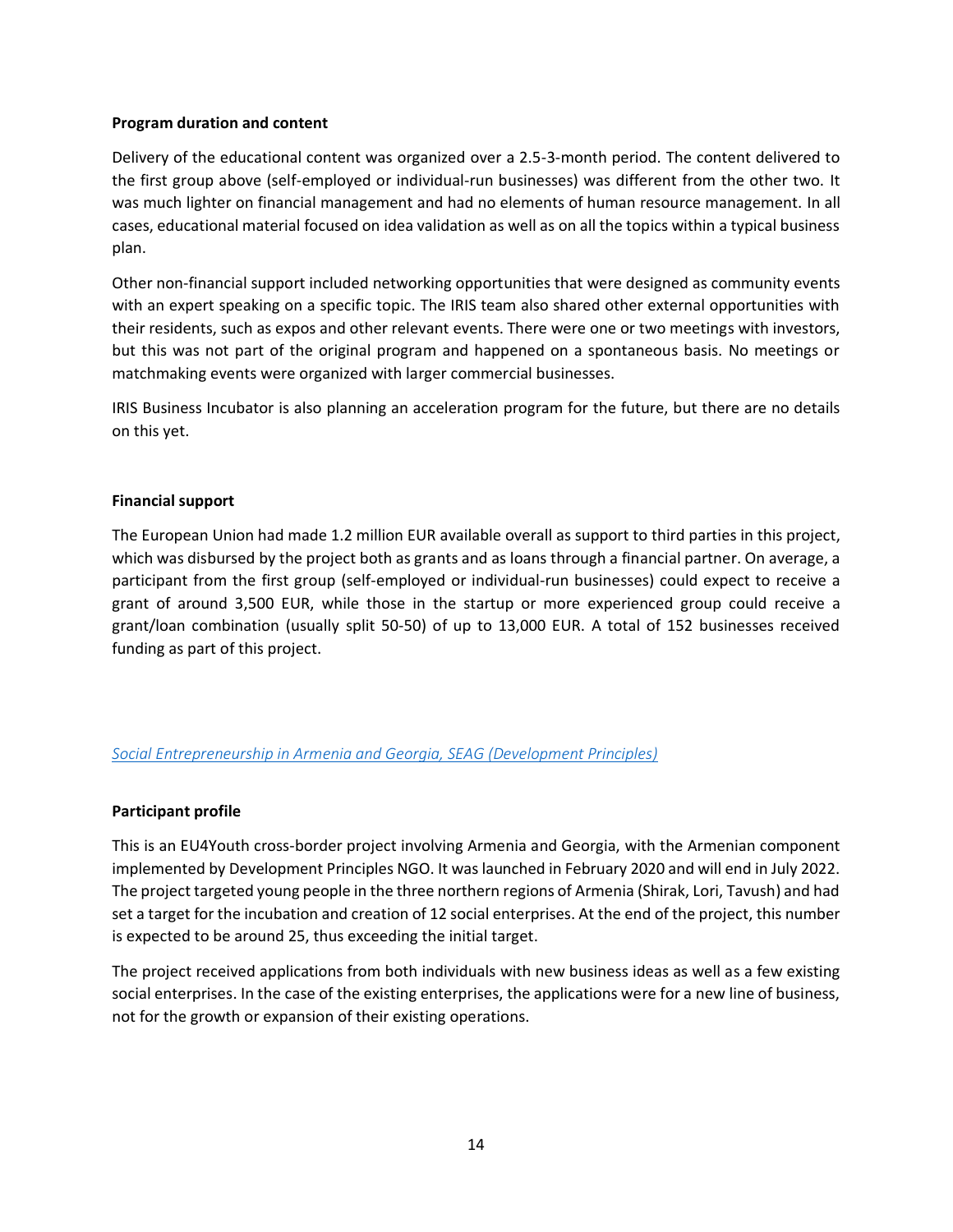#### **Program duration and content**

The educational content of the program was delivered over a period of 3 months. It took the participants from the basic concepts of social entrepreneurship through the development of their business idea using the business model canvas and other tools. Social media marketing, fundraising and other topics were also included in the content. Participants were connected to mentors as they developed and implemented their business ideas. These were generalist mentors, not experts in a specific topic. But visits had been organized by experts to beneficiary sites in order to support with specific topics, when needed. The project did not include and does not plan to organize any matchmaking or networking events with commercial businesses.

Non-financial support in this project includes a planned study visit to Romania, so that social entrepreneurs from Armenia and Georgia can learn from the experience of social businesses in an Eastern European country.

#### **Financial support**

The total funding to third parties envisaged in this project is 240,000 EUR, which includes savings from COVID-related cancelled travel and other events. The amount provided to each social entrepreneur has ranged from 2 to 7 million AMD (3,650-15,300 EUR) and has been provided only in the form of grants.

#### *Social Entrepreneurship Ecosystem Development, SEED (Green Lane)*

#### **Participant profile**

This is an EU4Youth cross-border project involving Armenia and Georgia, with the Armenian component implemented by Green Lane NGO. It was launched in October 2019 and will end in October 2022. The project targeted young people in the three northern regions of Armenia (Shirak, Lori, Tavush). The project outsourced the delivery of its incubation content to a service provider and launched a call for applications in 2021. They received 57 applications, selected 25 participants, and funded 14 of them. Green Lane as an organization focuses mostly on agricultural development, and a large part of the participants in this program were also focused on agricultural solutions, though this was not a pre-requisite for selection.

#### **Program duration and content**

The incubator delivered educational content over a period of 3 weeks. Most of the 25 participants were individuals with first-time involvement in agriculture, but some already applied with operational businesses. In all cases, the content delivered was the same and took the participants from ideation to idea validation.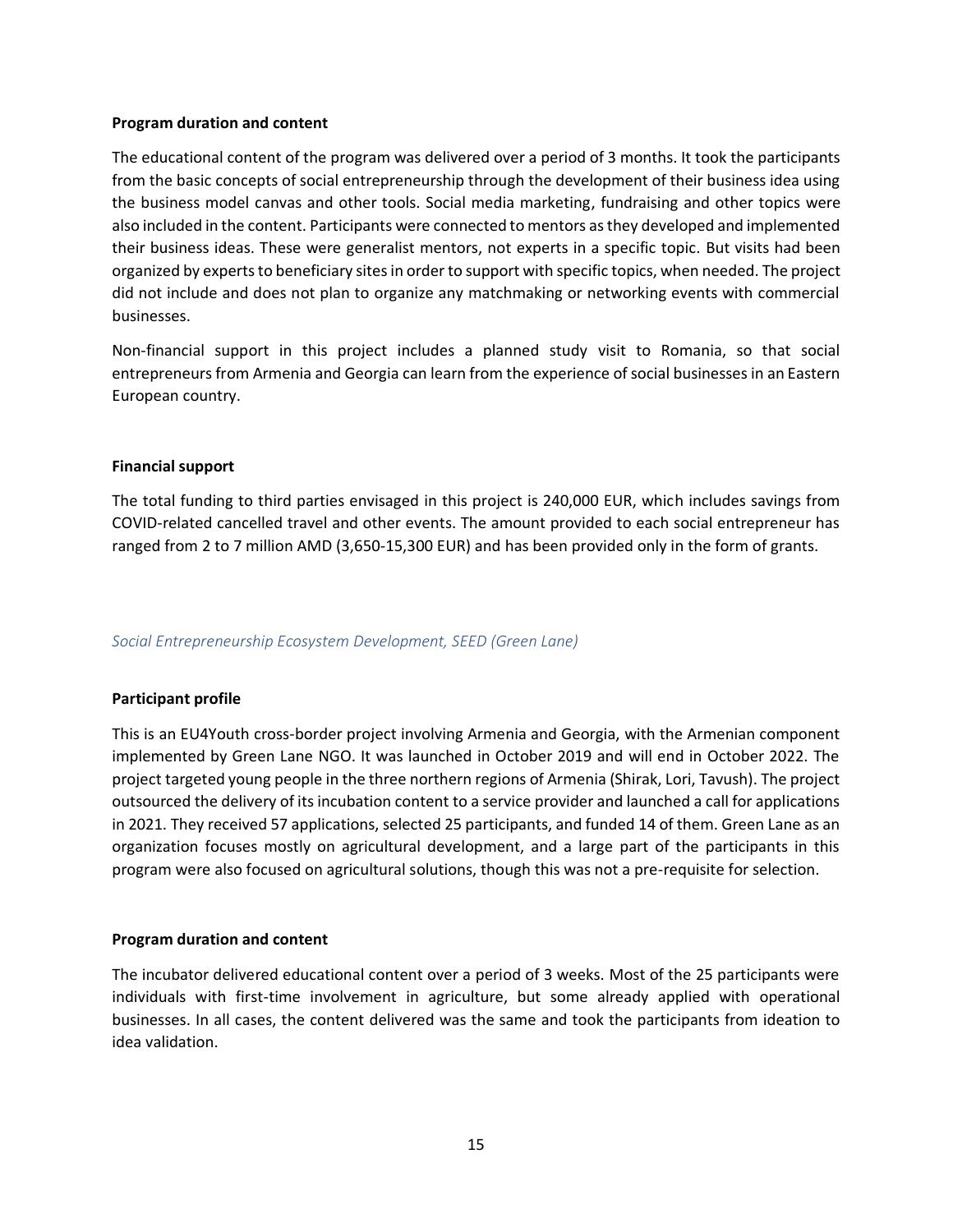Non-financial support to the participants included mentoring, which was limited to the three-week incubation period. There was limited networking with a few other established social enterprises in Armenia, but no plans for meetings with commercial businesses.

Additionally, Green Lane runs an annual marketplace event called the Village Life Festival, and project beneficiaries had the opportunity to sell their products at this event to the thousands of people that visited.

#### **Financial support**

The total funding to third parties envisaged in this project is 100,000 EUR. The maximum amount provided to a social entrepreneur among the 14 funded applicants has been 10,000 EUR.

# *Khtan Incubator (KASA Foundation)*

#### **Participant profile**

This is a program being implemented with the involvement of young people from the northern regions of Armenia (Shirak, Lori, Tavush) of Armenia, as well as the territory of Nagorno-Karabakh. A total of 170 applications were received, of which 55 were selected to participate in the incubator. The Khtan Incubator (*khtan* means "stimulus" in Armenian) program was designed to support young people displaced from the 2020 Nagorno-Karabakh War, after funding was left over from the money raised by KASA Foundation to provide relief to victims during the fighting.

The participant group is very broad and includes adults that have been impacted by the war as well as those that have not. Participants have applied as teams with a social business idea, although they do not have to participate in the training sessions as teams.

#### **Program duration and content**

The program consists of three face-to-face training sessions, each five days in duration, interspersed with online education (KASA Foundation developed a few online modules on social entrepreneurship several years ago). The overall duration of the program is expected to be 1 year, but some elements are still being designed on the go. There are plans for a mentoring component, for example, that have not yet fully materialized.

The program content started with ideation and then focused on the business aspects of the social enterprise idea. A focus on the social problem will be introduced later. The aim of the program is to get the participants to develop a minimum viable product (MVP) from their business ideas.

A few visits to other social enterprises will be organized as part of the program. No networking events with businesses are planned at this stage.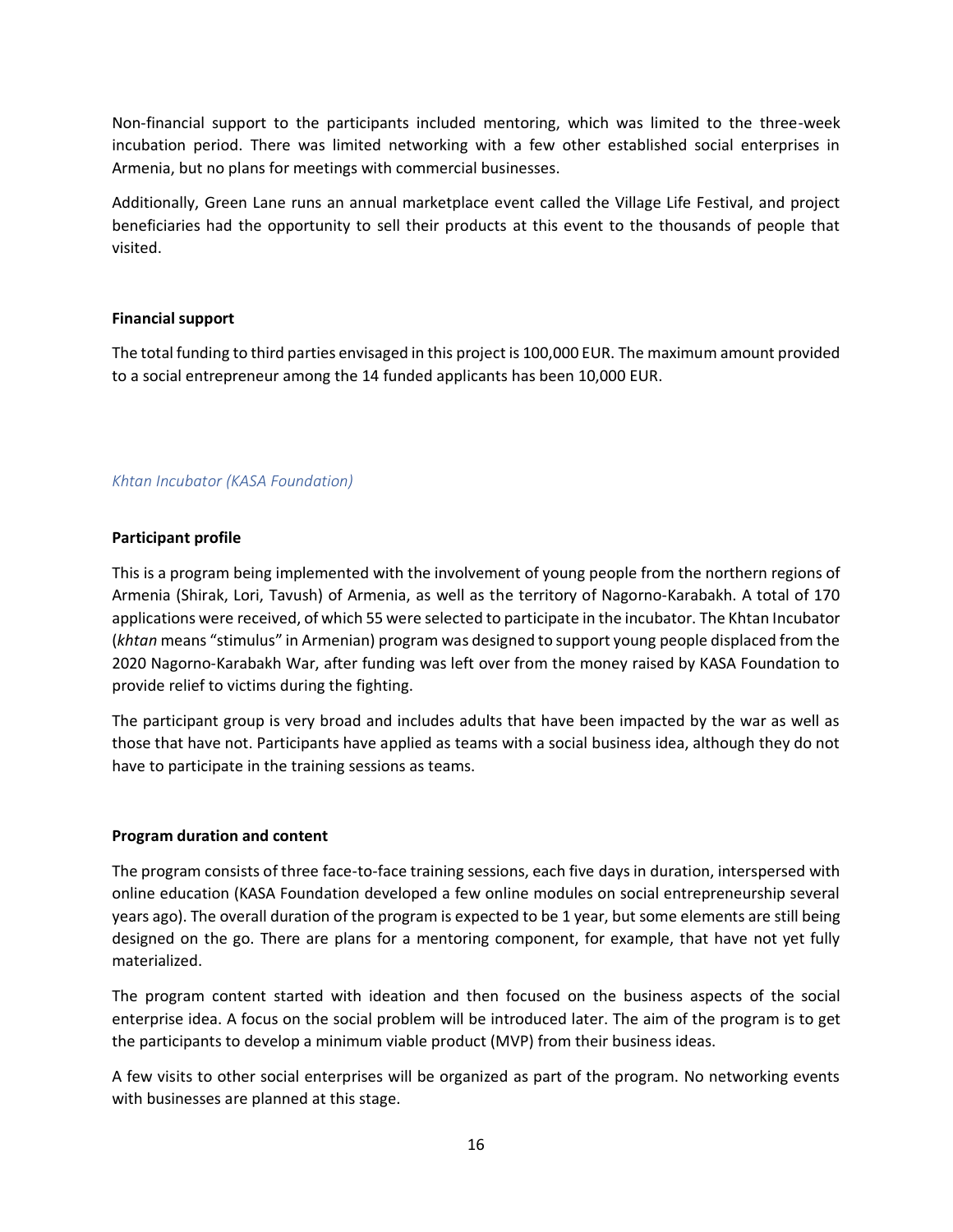#### **Financial support**

The team is continuing to fundraise for this project as it is being implemented, both to cover the planned costs of the current year as well as to potentially consider having a new cycle of participants next year. If funding is secured, there are plans to provide participants with 1,000 EUR per developed MVP as well as a prize of 5,000-10,000 EUR for the winners of a pitching competition held among participants.

#### *Tourism Innovation Academy, TIA [\(Tourism Support Center, GIZ Armenia\)](https://tourisminnovationacademy.com/)*

#### **Participant profile**

This is part of the EU4Business *Innovative Tourism and Technology Development for Armenia (ITTD)*, led by GIZ Armenia. The project was launched in December 2020 and will end in December 2022. The Tourism Support Center was set up by Impact Hub Yerevan as an independent structure to implement the incubation, pre-acceleration, and acceleration programs of the ITTD project.

The project targets tourism businesses that have innovative ideas. In order to be eligible, the business idea must be located in at least one or all of the northern regions of Armenia (Shirak, Lori, Tavush). At the incubation stage, 143 applications were received, of which 45 were selected. Participants consisted of teams or individuals that had a business idea – in some cases, they were operational businesses with a new, innovative idea.

20 of the 45 incubated businesses were then included in the pre-acceleration stage, along with 30 more businesses selected through a second round of applications (but that had not been involved in the incubation stage).

The project plans to then move 20 of these 50 pre-accelerated businesses into the acceleration stage.

#### **Program duration and content**

The incubation program was delivered over 3 months and included workshops that took the participants through the basics of business strategy, business modeling (using the business model canvas), and idea validation. The incubation program also included networking events where the participants met with other stakeholders from the tourism industry, including state authorities and other businesses. Participants were also provided with mentors that were matched on a needs-basis and included both generalists and those with specialist knowledge in a particular area.

The pre-acceleration program will focus on product development and will be delivered from January 2022 over a period of 4 months. There will be more workshops and mentorship, including the opportunity this time to choose from a pool of mentors and work with several different ones.

The acceleration program has not yet been developed but the purpose is to secure investment readiness among the selected participants. It will be delivered in late 2022 and is expected to last 4 months.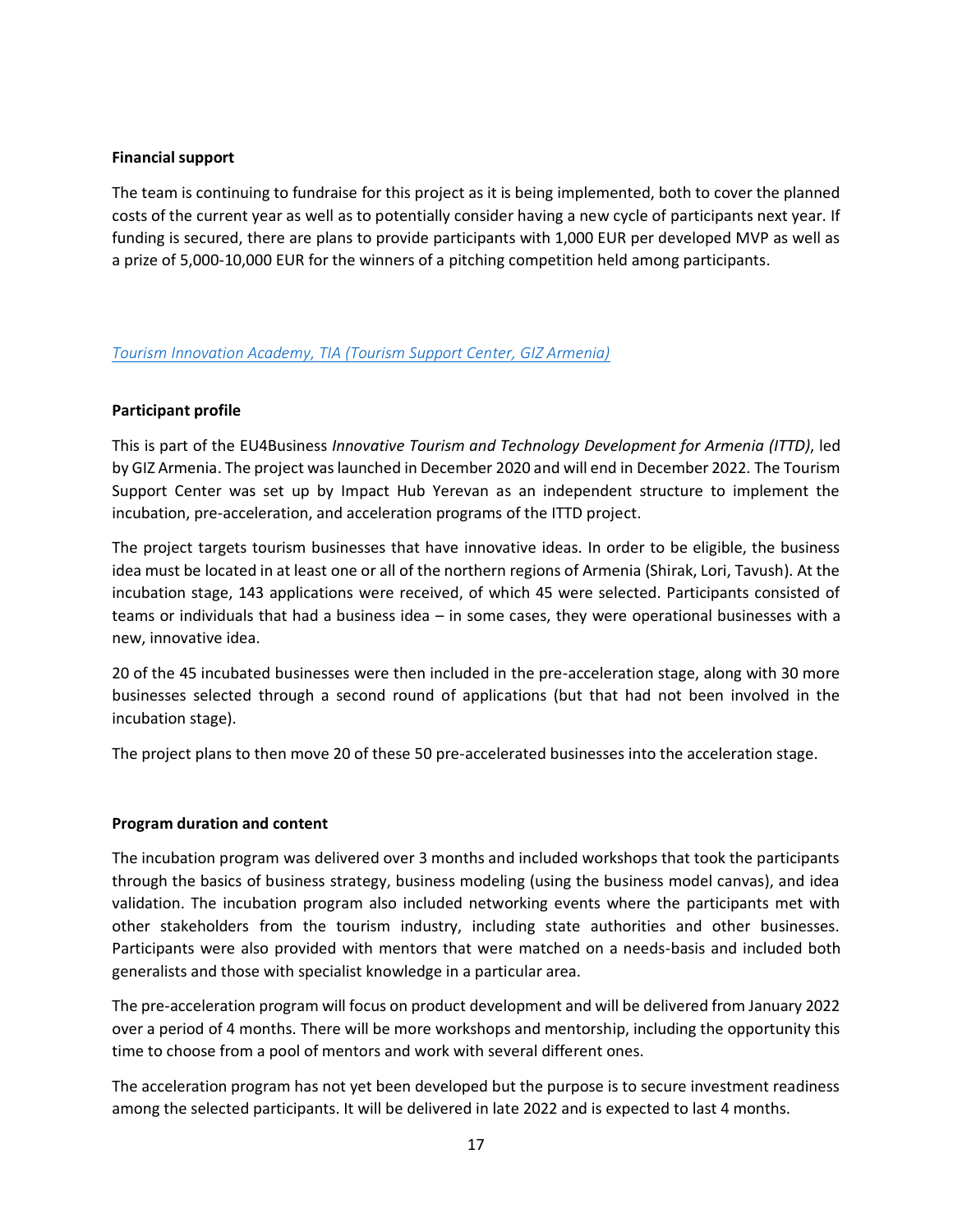#### **Financial support**

20 of the 45 incubated projects received grants of up to 32,000 EUR. Grants of similar size were also provided to the 30 projects that were selected in the second round and included with the 20 incubated businesses into the pre-acceleration round.

After the project ends in December 2022, GIZ Armenia has long-term plans to repeat this project with a new cohort of businesses, through the support of another donor. But these plans have not yet been confirmed.

In addition to the programs interviewed and outlined above, two others were also considered – ArtBox by Creative Armenia (another component under the EU4Business *Innovative Tourism and Technology Development for Armenia* project) and a program by the Enterprise Incubator Foundation, Granatus Ventures, and other partners titled *Investment Readiness Program for Businesses with Female Founders.* However, both programs have just launched and are still in early stages, so no detailed information could be provided on them.

## <span id="page-17-0"></span>4.3 Common points between existing programs

When it comes to how these programs measured success, there were two areas where most of them were similar:

*Measurement of business success* – all of the interviewed programs suggested that they measured the business success of their beneficiaries by simply considering whether the business is operational at the end of the incubation/acceleration period (including alumni of past iterations of the program). There were no specific key performance indicators (KPIs) on revenue or profit that the incubators/accelerators had set for the businesses (or the businesses for themselves) and simply the fact that they continued to exist on the market was considered sufficient. For the institutional/recurring programs, there were no measures of what percentage of their incubated alumni had reached the break-even point (or how soon they had reached it) and how their revenues or profitability had changed over the years.

*Measurement of social impact* – very few of the interviewed programs did any kind of measurement regarding the social impact of their beneficiaries. This is understandable for many of them given that they were not *social* business incubators, but even some of the institutional/recurring and project-based programs that were specifically looking to incubate social enterprises did not have an instrument or tool that they used to measure impact. In some cases, they would discuss impact with their beneficiaries and ask questions about achievements on that front, but this was done on an informal, non-systematic basis.

Appendix 1 summarizes the interviewed programs and compares them to each other on some points such as duration, content focus, target groups etc.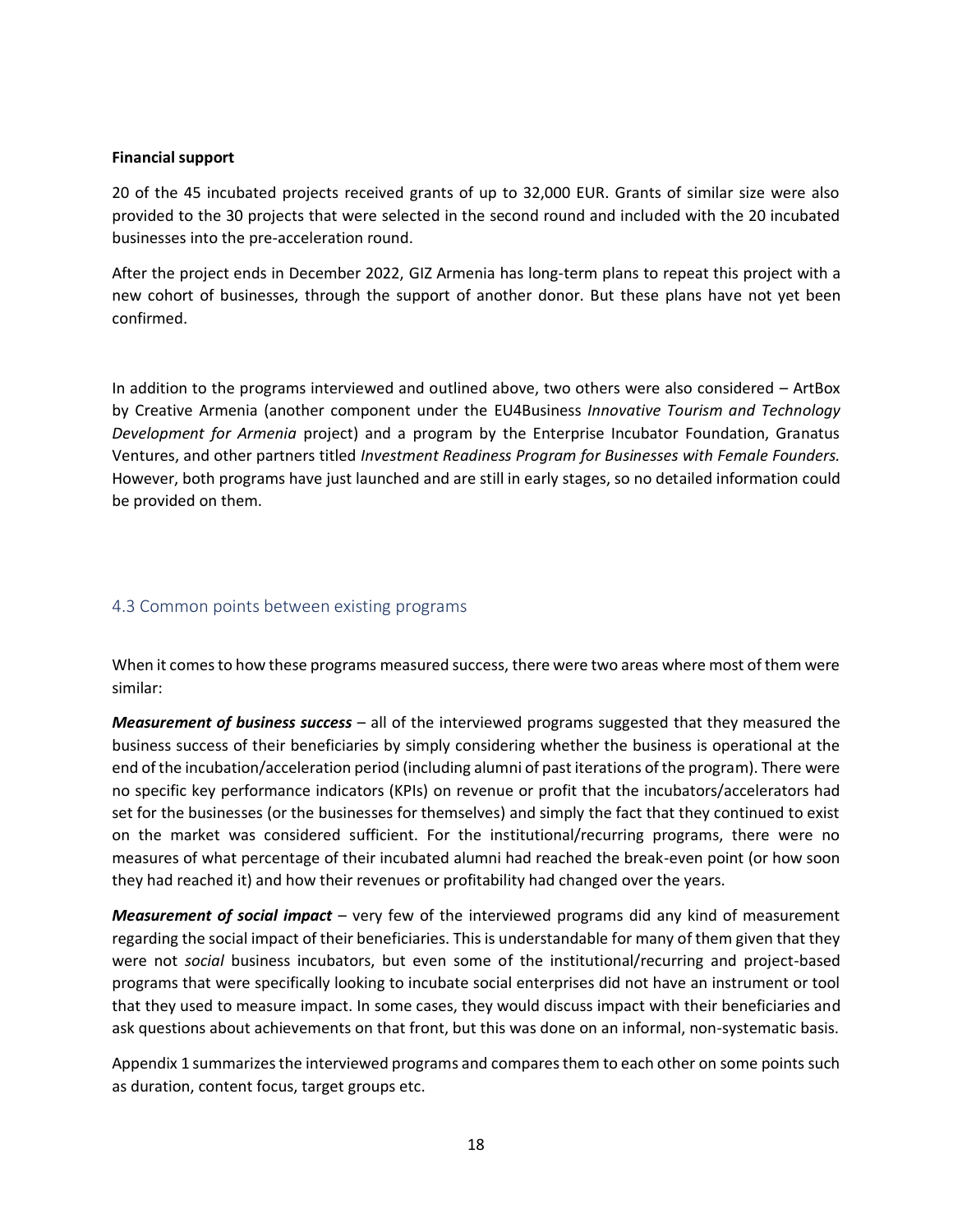# <span id="page-18-0"></span>5. Recommendations for *Collaborate for Impact* project in Armenia

Based on discussions with representatives of the incubation/acceleration program listed above, as well as an expert in the field of startup incubation and acceleration, several recommendations can be brought forward and categorized as below.

# <span id="page-18-1"></span>5.1 General recommendation – incubation vs. acceleration

The area of startup incubation—whether the focus is on social enterprises or more commercial entities is quite broadly addressed already and adding yet another incubator into the mix may not result in much added value for the field of social entrepreneurship in Armenia. Entrepreneurs with social business ideas also participate in some of the incubators with a broader focus, such as the W.E. Program at AGBU, or IRIS Incubator, so there is no lack of choice when it comes to a social entrepreneur's pathway to bringing their idea to market. On the other hand, there is a gap when it comes to acceleration programs, specifically for social enterprises. By focusing on this area, Impact Hub Yerevan and the *Collaborate for Impact* project can truly add a new element to the social entrepreneurship ecosystem that is more in line with the project's overall objective of contributing to a more favorable ecosystem for social entrepreneurship.

Additionally, given plans for the development of a venture philanthropy fund in Armenia as part of the *Collaborate for Impact* project, it makes sense to develop the acceleration program as an investmentreadiness program, so that it develops a pipeline for the venture philanthropy fund to consider.

*Recommendation 1 – focus on acceleration of social enterprises, not incubation. This means working with more mature social enterprises and supporting them in scaling up their impact and business success as well as becoming more investment-ready.*

#### <span id="page-18-2"></span>5.2 Recommendations on program content

The gaps revealed during the interviews suggest that an acceleration program for social enterprises in Armenia should consider the following points –

- Like many accelerator programs, the one developed within the *Collaborate for Impact* program should consist of a *general track* (workshops and events attended by all participants) as well as a *customized track* (mentoring, expert support, and activities individualized to a beneficiary's needs).
	- $\circ$  The selection process for the acceleration cohort could include a "needs assessment" that will help determine the elements of the customized track.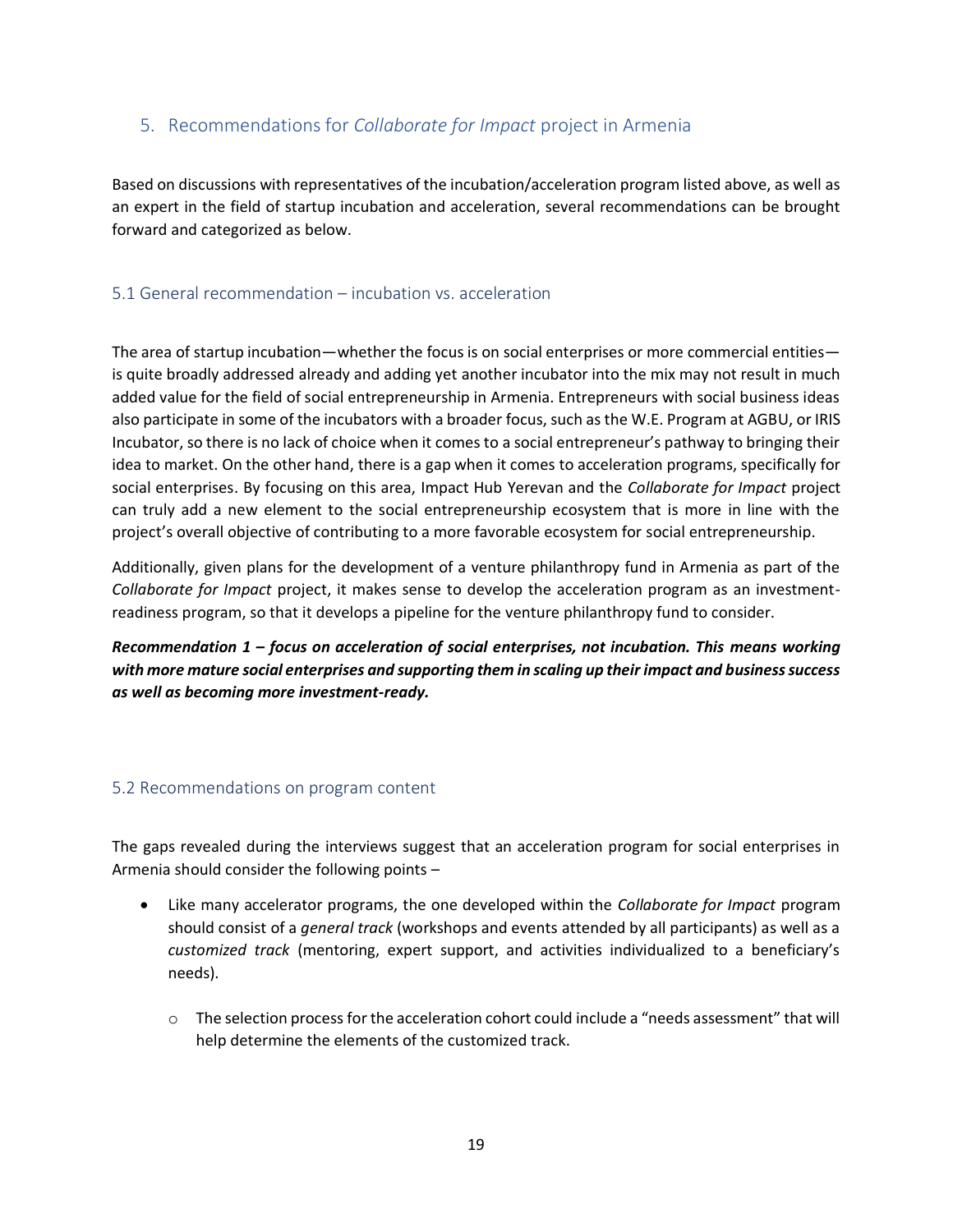- General track content should be developed with the following considerations
	- o **Social impact measurement continues to remain a weak area.** Any acceleration program for social enterprises, especially one focusing on investment readiness, should be able to prepare social enterprises for basic, but real social impact measurement and reporting. Impact investors would not consider putting money into a social enterprise without a clear understanding of how the enterprise is having an impact. Additionally, a social impact measurement plan and report for each accelerated enterprise, even as a brief document, could be a clear output for the given social enterprise that could serve them well for many years to come.
	- o **Financial management and planning are not covered sufficiently**. Most of the interviewed incubator programs admitted that financial management and planning were relatively superficial, with a basic introduction on revenues and costs that would be sufficient for a person making their first steps into the world of entrepreneurship. An acceleration program would need to develop entrepreneurs' knowledge and skills in this area in much greater depth.
	- o Another area mentioned in the interviews is education on **specific business tools/software**  that can make social enterprises more efficient and professional. Many social enterprises use basic spreadsheets at best while there are other solutions that could help them perform their everyday tasks more efficiently and collaboratively.
	- o Other content that all social entrepreneurs access together should include general networking events (including meetings with commercial businesses that may not be targeted as customers) and peer-to-peer discussions. **Business-to-business** networking remains a weak point in existing programs and should be developed more solidly here. Business-tobusiness networking can be included both under general education as well as in the form of a customized activity based on the profile of a specific participating social enterprise.
- Customized track content should be developed with the following considerations
	- o Entrepreneurs often **need direct connects to potential customers**, especially on the businessto-business side. Good acceleration programs can facilitate meetings with targeted businesses that have the specific objective of expanding the beneficiary social enterprise's market, or providing them key customer insights and feedback from real stakeholders. For example, a social enterprise can identify such potential customers at the beginning of the acceleration program and the program team can facilitate a connection with them during the duration of the program.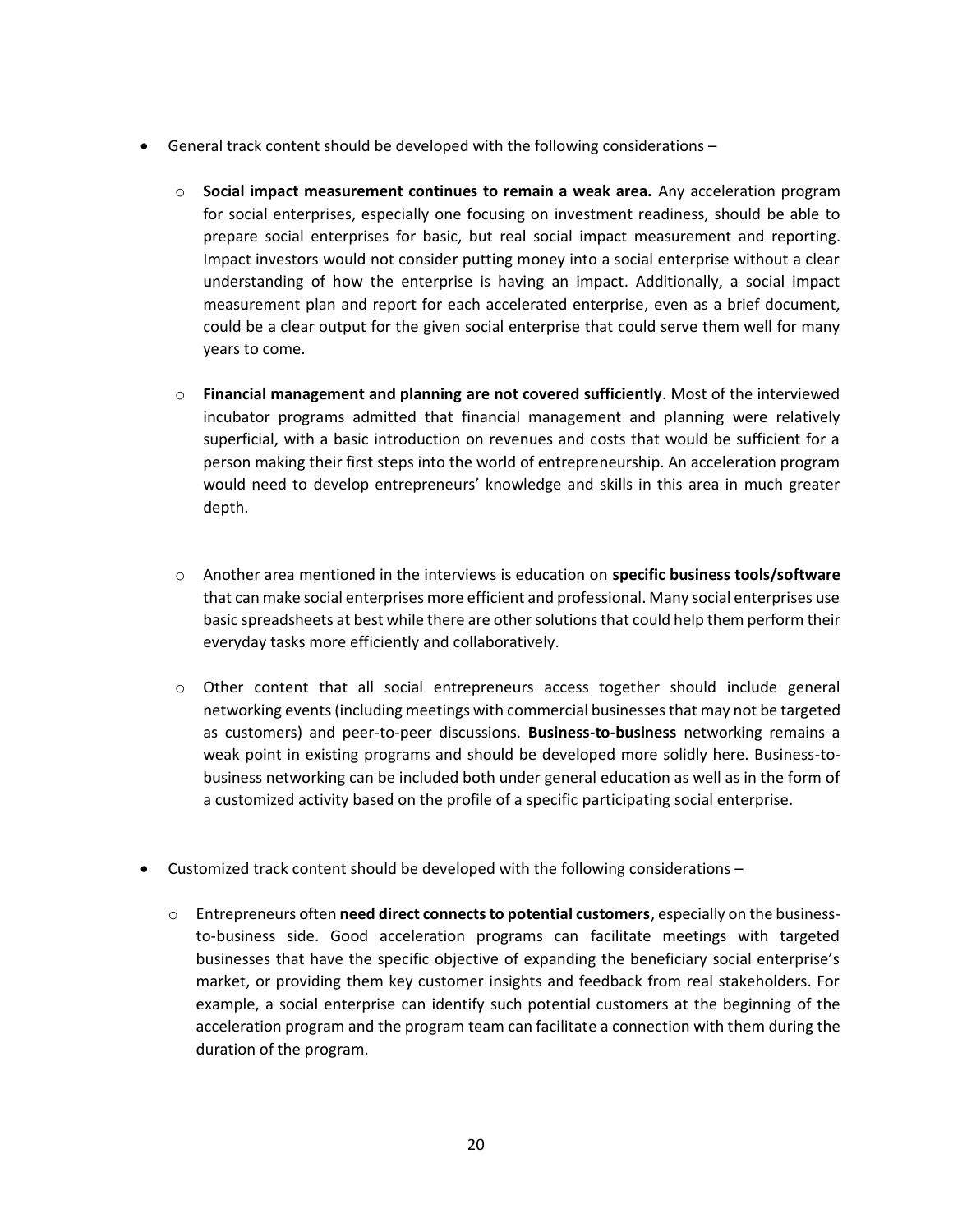- o Entrepreneurs can benefit from **participation in international expos and events** if this is relevant to their product or service, but acceleration programs that facilitate this process must plan in detail to get the most benefit from such travel opportunities. For example, it is usually not enough to simply participate in an exposition and display one's products there, a social business team of 2-3 people can also attend several meetings with potential customers and investors during their stay at the event, *if these meetings are planned and confirmed in advance*. A good accelerator program facilitates this process, especially for entrepreneurs that have no experience attending such events.
- o Accelerators may also help entrepreneurs **fill talent gaps**, at least for the duration of the acceleration program. For example, a social entrepreneur that has a good quality product but bad branding can be provided with a branding expert or team that will develop a new look for them. This is done at the cost of the accelerator, although the enterprise and expert can choose to continue working together after the program, at the business' cost. Additionally, accelerators should provide entrepreneurs with **short-term experts** that are asked to solve a specific problem, e.g., understanding export regulations to a particular target market, or tackling a specific supply chain issue.
- o Mentors are a key component of acceleration programs, but the matchmaking process **needs to meet specific needs identified by the social entrepreneurs and mentors together** at the beginning of the program.. Mentors should be clearly differentiated from the experts mentioned above in that they provide more general support and connect the entrepreneur to their own networks. The involvement of business coaches (i.e., individuals that work more on the entrepreneurs' motivation, wellness, leadership, etc.) can be considered. Additionally, mentors may themselves need to elicit and elaborate on certain needs, of which the entrepreneurs themselves may not always be aware.

*Recommendation 2 – develop both general/shared educational content as well as program content that is customized to each social enterprise's need. General content relevant to all entrepreneurs should cover social impact measurement and reporting as well as financial management and planning, and digital tools. Customized content should include connections for the social entrepreneurs to real customers as well as experts to solve specific problems.*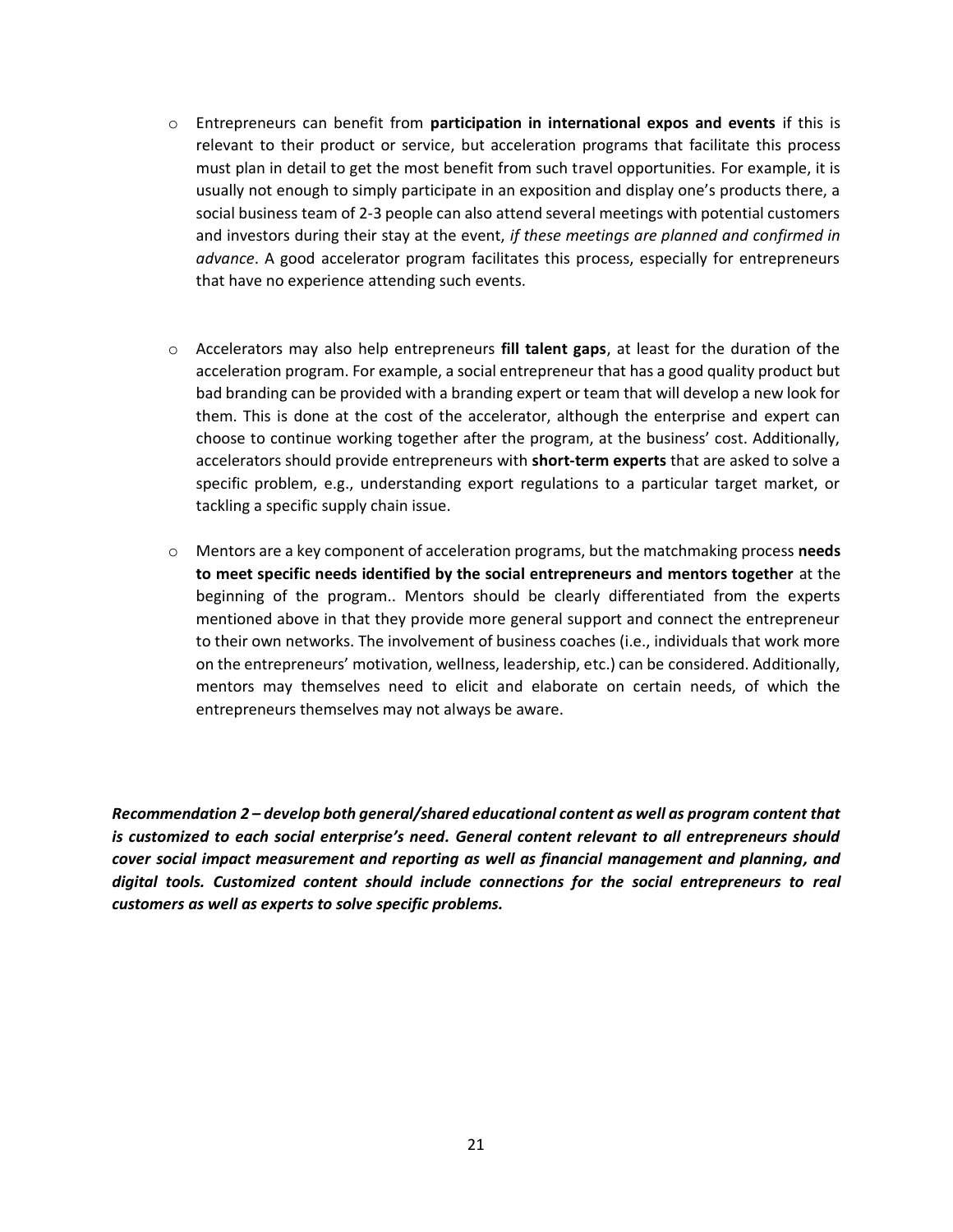# <span id="page-21-0"></span>5.3 Recommendations on partnerships

The organizations interviewed focused mostly on incubation and had little to no experience on acceleration. They are therefore not suitable as partners on the content side. However, as incubators, they can help develop the pipeline for social enterprises that should be considered for admission into the acceleration program.

On the content side, partners should include organizations that have extensive experience in developing acceleration programs, such as Finance in Motion, other Impact Hubs, etc. It is important to clearly differentiate the accelerator being developed from other programs in the country in order to attract the right kind of social enterprises and get them to a stage that will be most useful both for the enterprise as well as the venture philanthropy fund being developed.

One recurring point that came up in many interviews is that social enterprises often go from one incubation program to the other. Given the likelihood that many will come to the acceleration program from these incubators, it is also worthwhile contacting the incubators for recommendations/comments on the applying enterprises, in cases when they are not well known.

Another potential area of partnerships is on business-to-business connections. Given that networking with other businesses is a weak point in existing incubator/accelerator programs in Armenia and would be a good component to include in the Impact Hub Yerevan accelerator, it is worth considering partnerships either with individual businesses, or with business associations such as the American Chamber of Commerce, Armenian-British Business Connect, or European Business Association. However, outreach to businesses that are not members of these organizations may require additional effort.

*Recommendation 3 – work with existing incubators as pipeline-developers for admission to the accelerator program. Seek recommendations and comments from specific incubators on lesser-known applicants that apply to the acceleration program after being a beneficiary of that incubator.*

*Recommendation 4 – work with organizations experienced in acceleration programs on the content side, such as Finance in Motion, other Impact Hubs etc. Explore other possibilities for partnership on the content side.*

*Recommendation 5 – develop partnerships with business associations and specific businesses that can then be used for business-to-business networking as part of the general and customized acceleration program components.*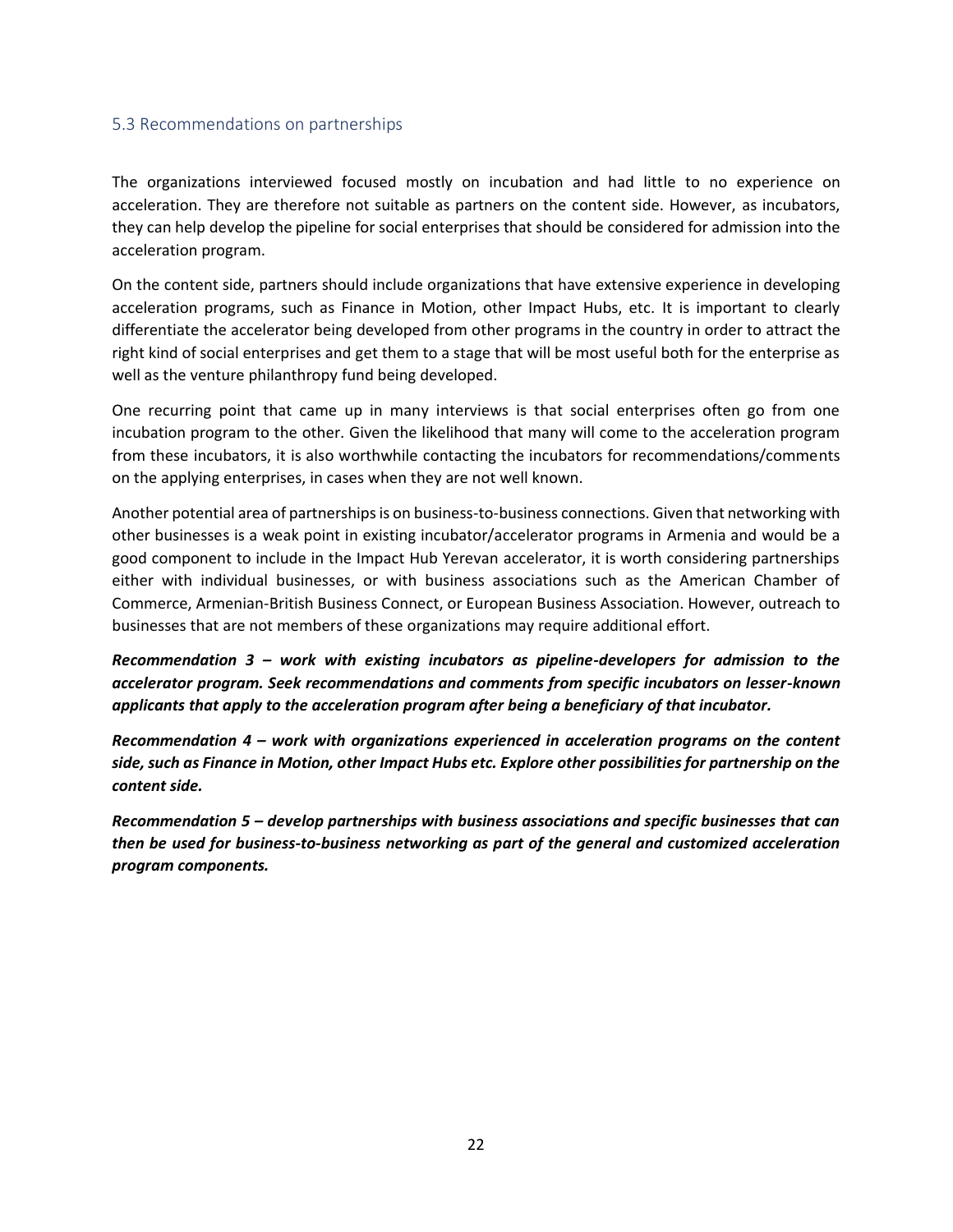## <span id="page-22-0"></span>5.4 Recommendations on duration and delivery

Accelerator programs tend to admit teams, not individuals. At the same time, several social enterprises in Armenia are operating as "one-man shows", which makes them very unattractive for investors. The accelerator program being developed by Impact Hub Yerevan should focus on working with teams, thus also providing a clear message to solo social entrepreneurs that they cannot expect to grow beyond a certain point without a team. On delivery, the education component (including all of the general content and part of the customized one) should be implemented within 3-4 months, with a consideration for making the workload of the social enterprise reasonable. The remaining part of the customized content (especially external events such as expos etc. the dates of which cannot be controlled by the accelerator team) can be delivered over an additional 6-9 months. Thus, in total, each social enterprise will be supported as part of the acceleration program for a total of up to 12 months, where the bulk of the time will be spent on the customized program. Given the experience of the Hub of building a community of small businesses through its fellowship programs, the same approach can be used with this accelerator – alumni will join the Hub community, irrespective of whether they attract funding through the venture philanthropy fund after acceleration. Impact Hub Yerevan can show ongoing support to these alumni organizations by informing them of other available opportunities and offering continued mentorship, when available, while the alumni organizations will keep the Hub informed of their progress (including social impact reports), thus allowing a continued period of monitoring by the Hub.

*Recommendation 6 – envisage support of social enterprises in the acceleration program for up to 12 months, if possible, with 3-4 months for the education component (including all of the general workshops and some of the customized content) as well as another 6-9 months for some of the customized content such as mentoring, participation in expos etc.*

These recommendations are presented together as a single list in Appendix 4.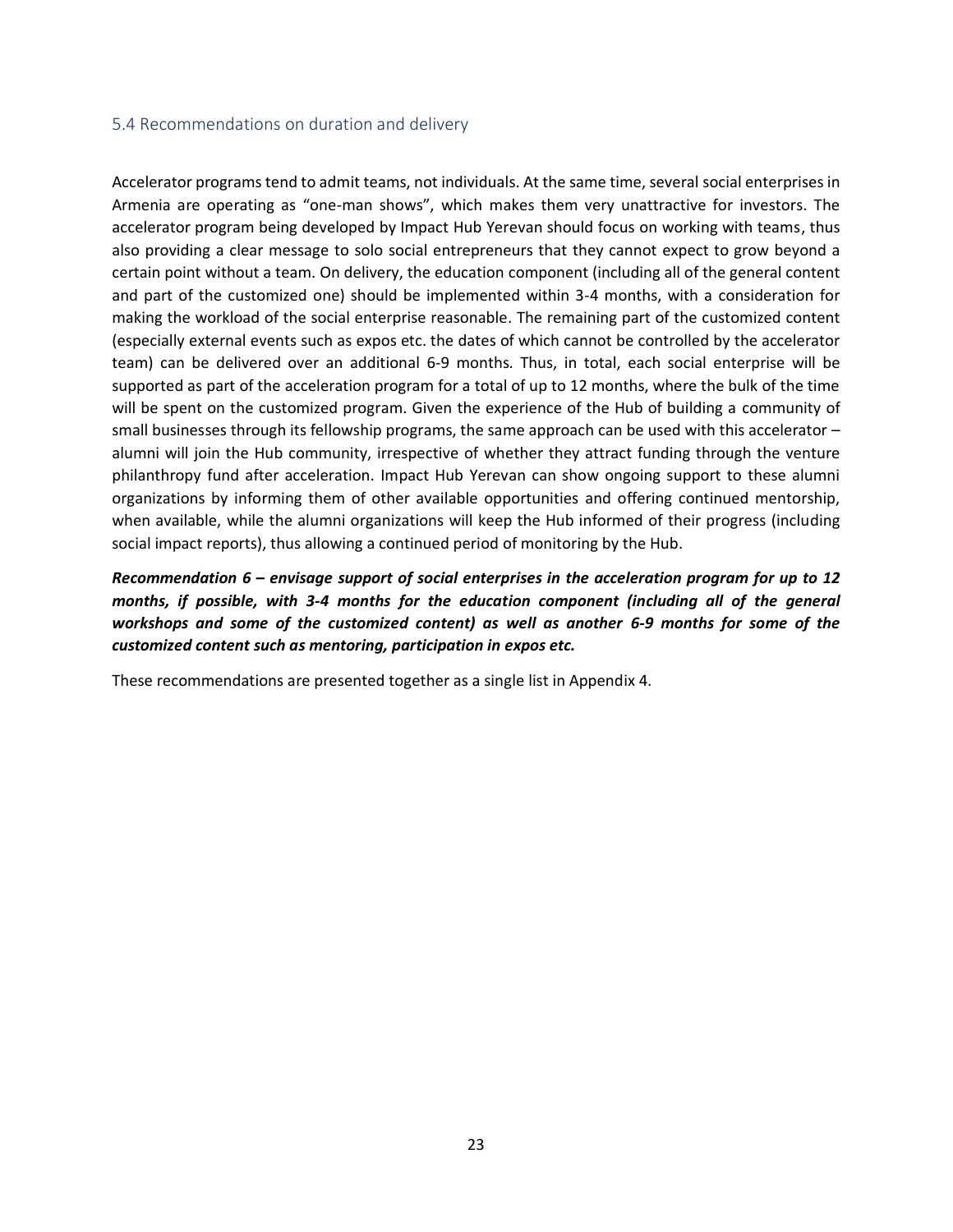# <span id="page-23-0"></span>Appendix 1 – Summary of interviewed incubation and acceleration programs

| Program name                     | Implementer    | Program type | Target group                        | Edu. duration<br>(months) | Financial<br>support | Mentoring    | Networking               | no. (approx.)<br>Beneficiary |  |  |  |
|----------------------------------|----------------|--------------|-------------------------------------|---------------------------|----------------------|--------------|--------------------------|------------------------------|--|--|--|
| Recurring/institutional programs |                |              |                                     |                           |                      |              |                          |                              |  |  |  |
| W.E. Program                     | <b>AGBU</b>    | Incubation   | Women from<br>all over<br>Armenia   | 3                         | €€                   | $\checkmark$ | $\checkmark$             | $100+$                       |  |  |  |
| <b>EPIC</b>                      | <b>AUA</b>     | Incubation   | Anyone in<br>Armenia                | $3.5 - 4$                 | €                    | ✓✓           | $\checkmark$             | 180                          |  |  |  |
| Zartir/ACBA<br>fellowships       | Impact<br>Hub  | Incubation   | Social/agri.<br>entrepreneurs       | 12                        |                      | $\checkmark$ | ✓                        | 90                           |  |  |  |
| Sust. through Soc.<br>Ent.       | Impact<br>Hub  | Incubation   | $CSOs \rightarrow SEs$              | $\overline{2}$            | €€€                  | $\checkmark$ | $\overline{\phantom{a}}$ | $45+$                        |  |  |  |
| School of Soc. Ent.              | <b>SSE</b>     | Incubation   | Anyone in<br>Armenia                | $3.5 - 4$                 | €                    | $\checkmark$ | ✓                        | $130+$                       |  |  |  |
| ImpactAim                        | <b>UNDP</b>    | Acceleration | Any SDG-led<br>company              | 6                         |                      | $\checkmark$ | ✓                        | 27                           |  |  |  |
| Project-based programs           |                |              |                                     |                           |                      |              |                          |                              |  |  |  |
| <b>IRIS BI</b>                   | <b>IRIS BI</b> | Incubation   | <b>Current focus</b><br>on migrants | $2.5 - 3$                 | €€€                  | $\checkmark$ | $\checkmark$             | 160                          |  |  |  |
| <b>SEAG</b>                      | <b>DP</b>      | Incubation   | Northern<br>regions                 | 3                         | €€                   | $\checkmark$ |                          | 25                           |  |  |  |
| <b>SEED</b>                      | GL             | Incubation   | Northern<br>regions                 | 0.75                      | €€                   | $\checkmark$ | $\blacksquare$           | 25                           |  |  |  |
| Khtan Incubator                  | <b>KASA</b>    | Incubation   | Northern<br>regions and NK          | 12                        | €                    | $\checkmark$ |                          | 55                           |  |  |  |
|                                  |                | Incubation   | Tourism in                          | 3                         |                      | ✓            |                          | 45                           |  |  |  |
| <b>TIA</b>                       | <b>TSC</b>     | Pre-accel.   | northern                            | $\overline{4}$            | €€€                  | $\checkmark$ | $\checkmark$             | 50                           |  |  |  |
|                                  |                | Acceleration | regions                             | 4                         |                      | ✓            |                          | 20                           |  |  |  |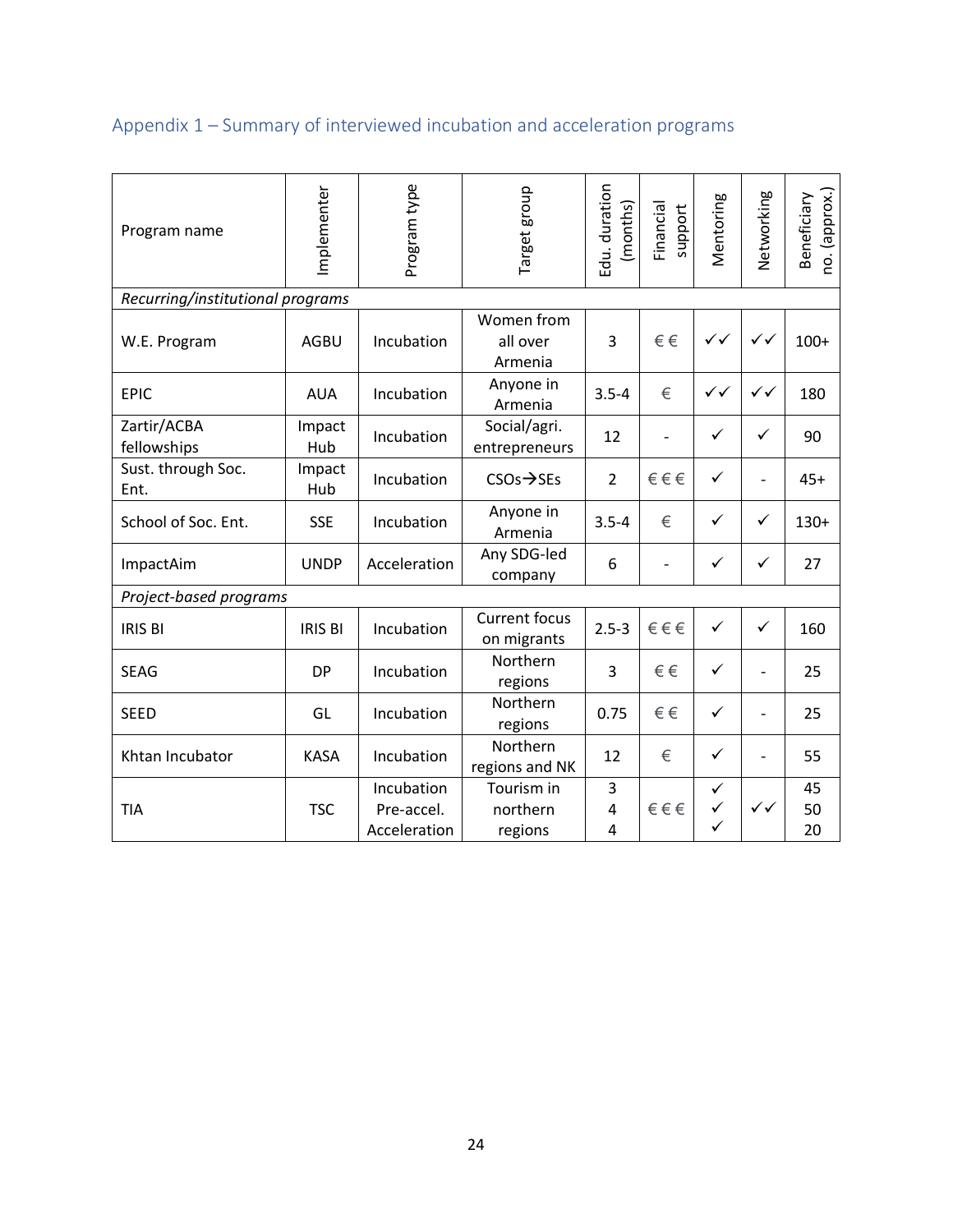# <span id="page-24-0"></span>Appendix 2 – List of interviewees

- 1. Jesus Lozano, startup incubation and acceleration expert, interviewed on 11 January 2022
- 2. Anahit Ghazanchyan and Anna Arakelyan, SEAG project (Development Principles NGO, interviewed on 12 January 2022
- 3. Lusine Verdyan, SEED project (Green Lane NGO), interviewed on 13 January 2022
- 4. Narine Terzyan, IRIS Incubator, interviewed on 13 January 2022
- 5. Gohar Mkoyan, School of Social Entrepreneurs, interviewed on 14 January 2022
- 6. Nejdeh Hovanessian, EPIC (AUA), interviewed on 17 January 2022
- 7. Areg Tadevosyan, Khtan Incubator (KASA Foundation), interviewed on 17 January 2022
- 8. Tatevik Manukyan and Astghik Hoveyan, W.E. Program (AGBU), interviewed on 18 January 2022
- 9. Tijay Jeghelian, TIA (Tourism Support Center), interviewed on 18 January 2022
- 10. Narek Manukyan, Impact Aim acceleration (UNDP), interviewed on 19 January 2022
- 11. Anasheh Hakhverdian, ACBA/Zartir fellowships (Impact Hub Yerevan), interviewed on 20 January 2022

<span id="page-24-1"></span>Appendix 3 – Topics discussed during interviews

Interview questions focused on –

- 1. Type of program incubation, acceleration
	- a. Stage at which startups are selected
	- b. Selection process
- 2. Program duration
- 3. Program content
	- a. Workshops, networking, coaching, mentoring, etc.
	- b. Details of program workshops and other components
- 4. Results so far (if available)
	- a. Number of entities incubated/accelerated
	- b. Total funding provided, if any
	- c. Measures of success/impact (if available)
- 5. Lessons learned and recommendations for our incubator/accelerator